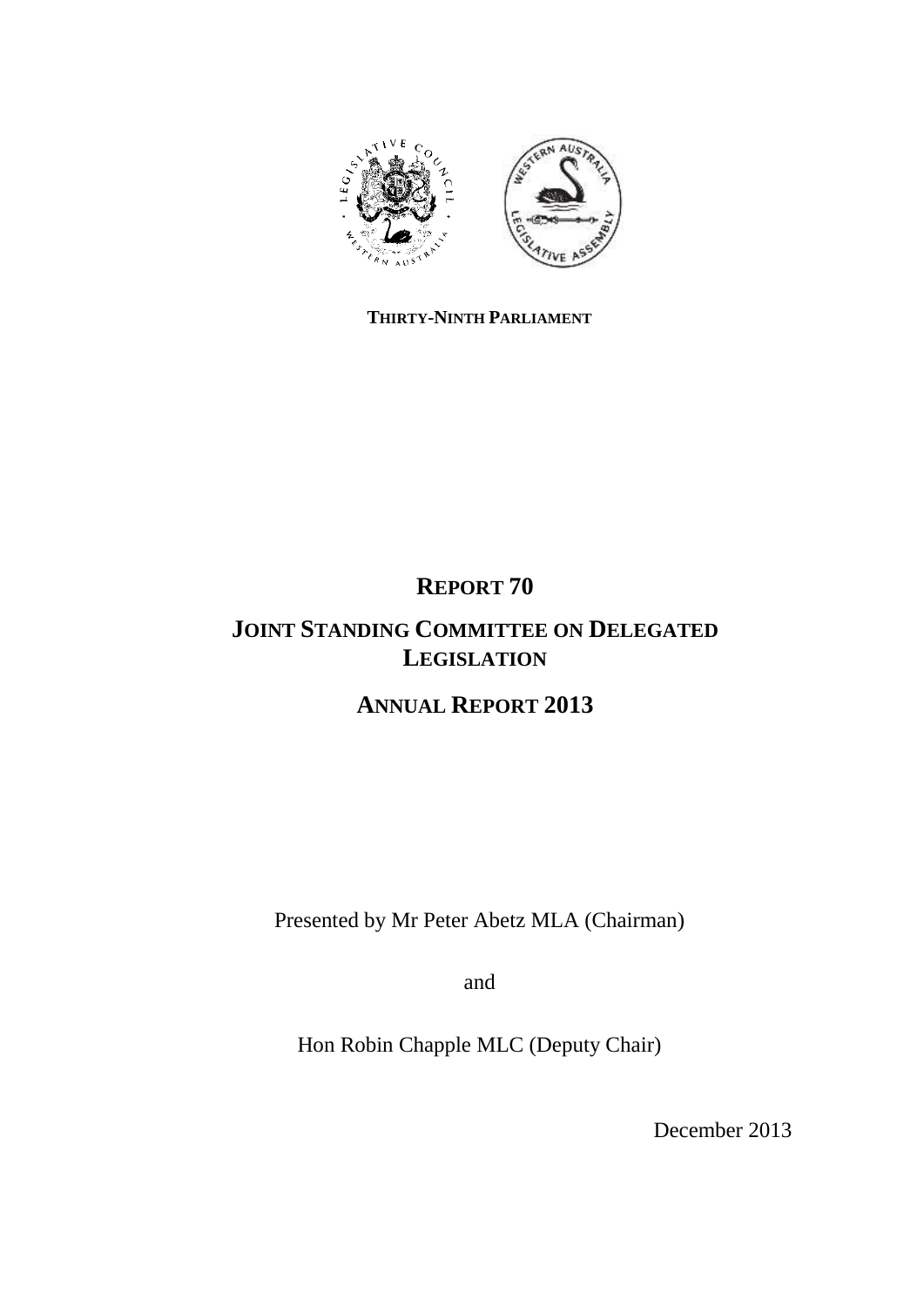## **JOINT STANDING COMMITTEE ON DELEGATED LEGISLATION**

## **Date first appointed:**

28 June 2001

#### **Terms of Reference:**

The following is an extract from Schedule 1 of the Legislative Council Standing Orders:

#### "**6. Joint Standing Committee on Delegated Legislation**

- 6.1 A *Joint Standing Committee on Delegated Legislation* is established.
- 6.2 The Committee consists of 8 Members, 4 of whom are appointed from each House. The Chairman must be a Member of the Committee who supports the Government.
- 6.3 A quorum is 4 Members of whom at least one is a Member of the Council and one a Member of the Assembly.
- 6.4 (a) A report of the Committee is to be presented to each House by a Member of each House appointed for the purpose by the Committee.
	- (b) Where a notice of motion to disallow an instrument has been given in either House pursuant to recommendation of the Committee, the Committee shall present a report to both Houses in relation to that instrument prior to the House's consideration of that notice of motion. If the Committee is unable to report a majority position in regards to the instrument, the Committee shall report the contrary arguments.
- 6.5 Upon its publication, whether under section 41(1)(a) of the *Interpretation Act 1984* or another written law, an instrument stands referred to the Committee for consideration.
- 6.6 In its consideration of an instrument, the Committee is to inquire whether the instrument
	- (a) is within power;
	- (b) has no unintended effect on any person's existing rights or interests;
	- (c) provides an effective mechanism for the review of administrative decisions; and
	- (d) contains only matter that is appropriate for subsidiary legislation.
- 6.7 It is also a function of the Committee to inquire into and report on
	- (a) any proposed or existing template, *pro forma* or model local law;
		- (b) any systemic issue identified in 2 or more instruments of subsidiary legislation; and
		- (c) the statutory an administrative procedures for the making of subsidiary legislation generally, but not so as to inquire into any specific proposed instrument of subsidiary legislation that has yet to be published.
- 6.8 In this order –

"instrument" means –

- (a) subsidiary legislation in the form in which, and with the content it has, when it is published;
- (b) an instrument, not being subsidiary legislation, that is made subject to disallowance by either House under a written law;

"subsidiary legislation" has the meaning given to it by section 5 of the *Interpretation Act 1984*."

#### **Members as at the time of this inquiry:**

| Mr Peter Abetz MLA (Chairman)                             |                     | Hon Ljiljanna Ravlich MLC (Deputy Chair) until 16 October 2013 |  |  |
|-----------------------------------------------------------|---------------------|----------------------------------------------------------------|--|--|
| Hon John Castrilli MLA                                    |                     | Hon Robin Chapple MLC (Deputy Chair) from 16 October 2013      |  |  |
| Hon Peter Katsambanis MLC                                 | Hon Mark Lewis MLC  |                                                                |  |  |
| Ms Simone McGurk MLA                                      | Mr Peter Watson MLA |                                                                |  |  |
| Staff as at the time of this inquiry:                     |                     |                                                                |  |  |
| Felicity Mackie (Advisory Officer (Legal))                |                     | Alex Hickman (Advisory Officer (Legal))                        |  |  |
| Anne Turner (Advisory Officer (Legal))                    |                     | Steve Hales (Advisory Officer)                                 |  |  |
| Stacey Martin (Committee Clerk)                           |                     |                                                                |  |  |
| <b>Address:</b>                                           |                     |                                                                |  |  |
| Parliament House, Perth WA 6000, Telephone (08) 9222 7222 |                     |                                                                |  |  |
| delleg@parliament.wa.gov.au                               |                     |                                                                |  |  |
| Website: http://www.parliament.wa.gov.au                  |                     |                                                                |  |  |
|                                                           |                     |                                                                |  |  |

**ISBN 978-1-922047-65-6**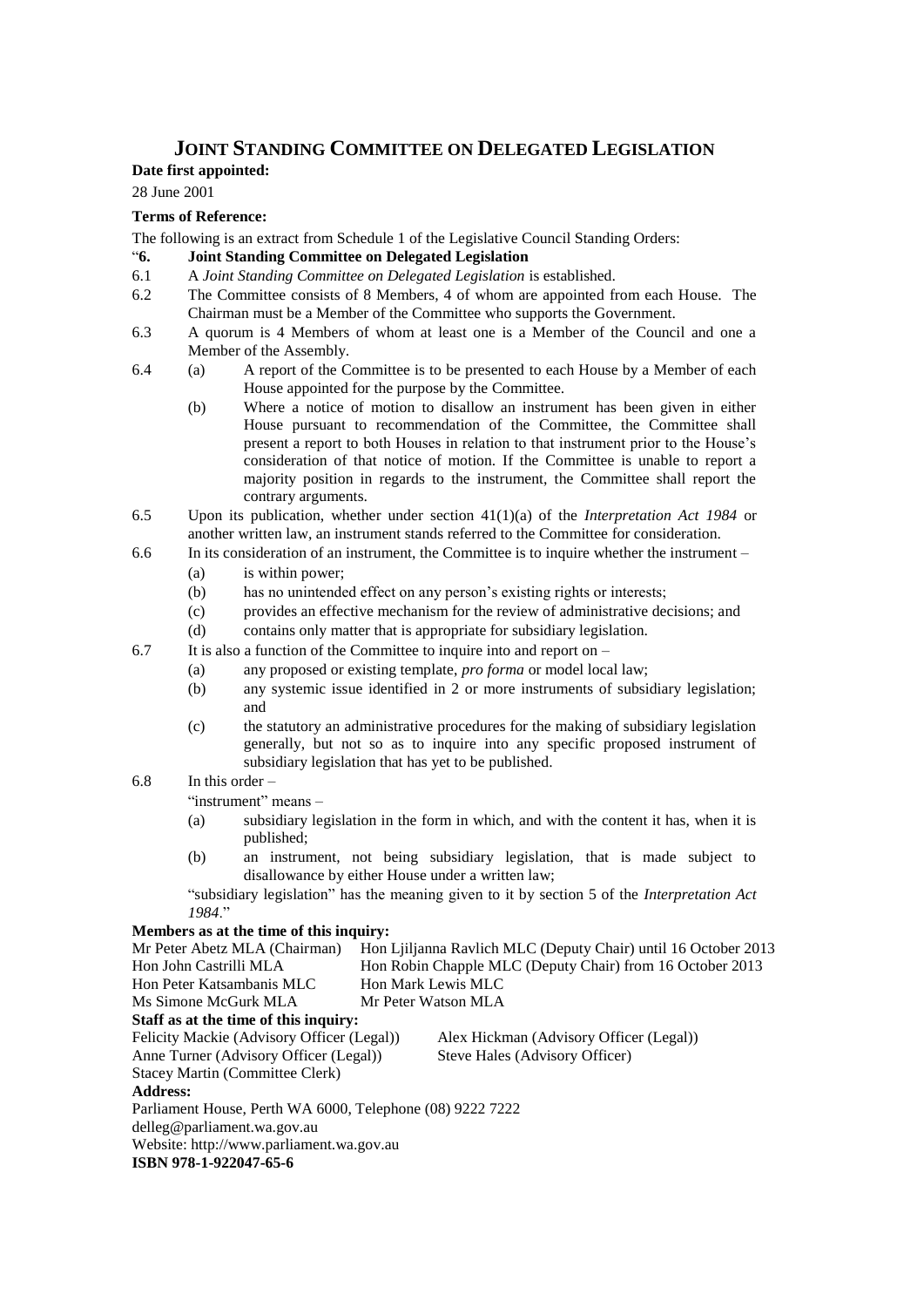## **CONTENTS**

| 1              |                                                                     |
|----------------|---------------------------------------------------------------------|
|                |                                                                     |
|                |                                                                     |
|                |                                                                     |
|                |                                                                     |
|                |                                                                     |
|                |                                                                     |
| $\overline{2}$ |                                                                     |
|                |                                                                     |
|                |                                                                     |
| 3              |                                                                     |
| 4              |                                                                     |
|                |                                                                     |
|                |                                                                     |
| 5              |                                                                     |
| 6              |                                                                     |
|                |                                                                     |
|                |                                                                     |
|                | Fair Trading (Retirement Villages Interim Code) Regulations 2012  8 |
| 7              |                                                                     |
|                |                                                                     |
|                |                                                                     |
|                |                                                                     |
|                |                                                                     |
|                |                                                                     |
| 8              |                                                                     |
|                |                                                                     |
|                |                                                                     |
| 9              |                                                                     |
| 10             |                                                                     |
|                | APPENDIX 1 GOVERNMENT RESPONSE TO REPORT 63 TABLED 20               |
|                |                                                                     |
|                |                                                                     |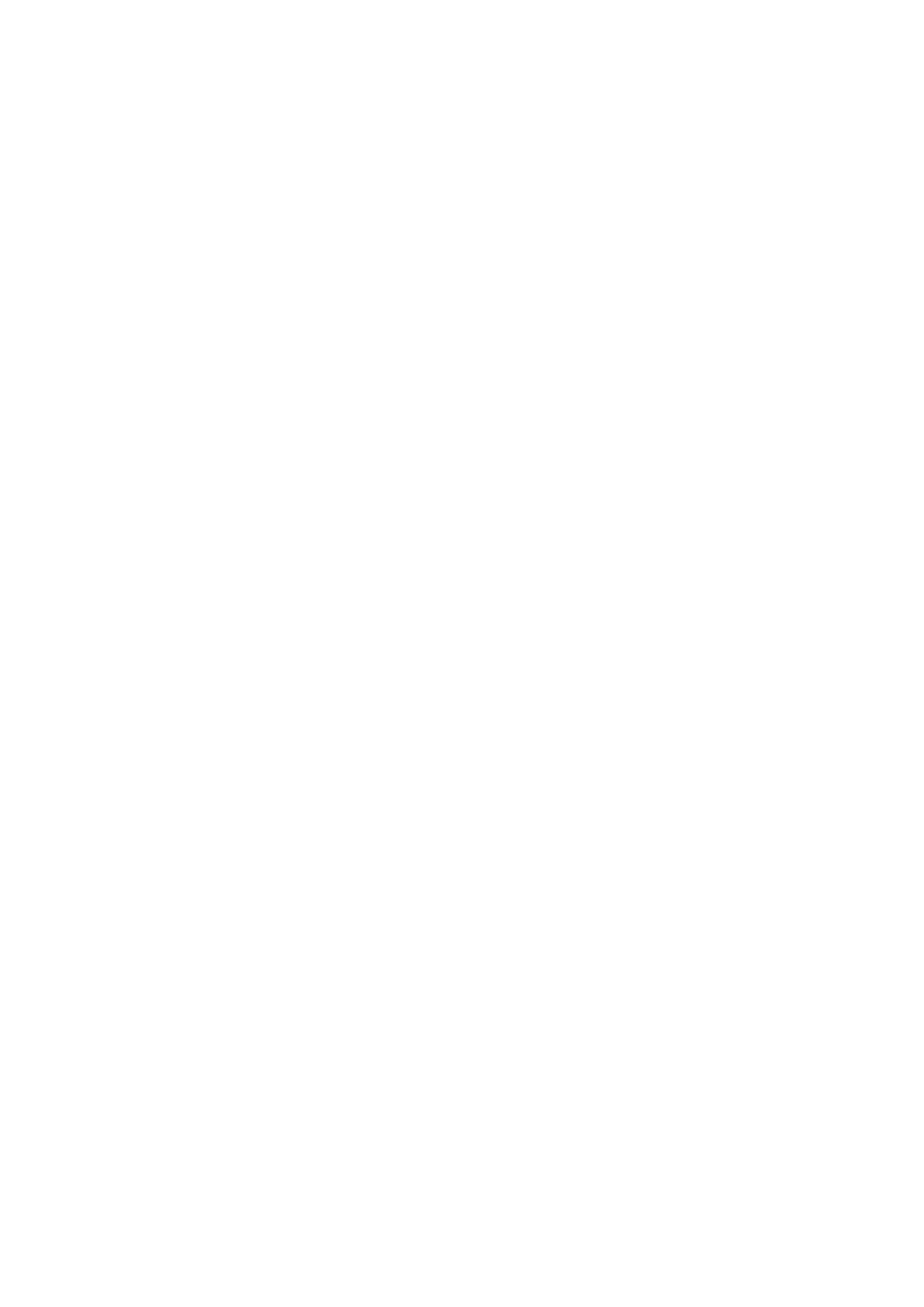#### **EXECUTIVE SUMMARY FOR THE**

#### **REPORT OF THE JOINT STANDING COMMITTEE ON DELEGATED LEGISLATION**

**IN RELATION TO THE**

#### **ANNUAL REPORT 2013**

#### **EXECUTIVE SUMMARY**

- 1 This *Annual Report 2013* outlines the activities of the Joint Standing Committee on Delegated Legislation (**Committee**) in 2013 and comments on significant issues arising from the Committee's scrutiny of delegated legislation in 2013.
- 2 The Committee holds a standing referral from the Legislative Assembly and Legislative Council to consider all instruments of subsidiary legislation that are published, whether under section 41(1)(a) of the *Interpretation Act 1984* or another written law.
- 3 It undertakes this consideration pursuant to its Terms of Reference, the current version of which took effect when they were adopted by Parliament on 23 May 2013.
- 4 The Committee continues to scrutinise a large number of instruments of delegated legislation. Between 1 January 2013 and 29 November 2013, the Committee was referred 476 instruments including 320 regulations and 64 local laws.
- 5 The Committee takes this opportunity to thank the Ministers, departments and local governments who provide assistance to the Committee.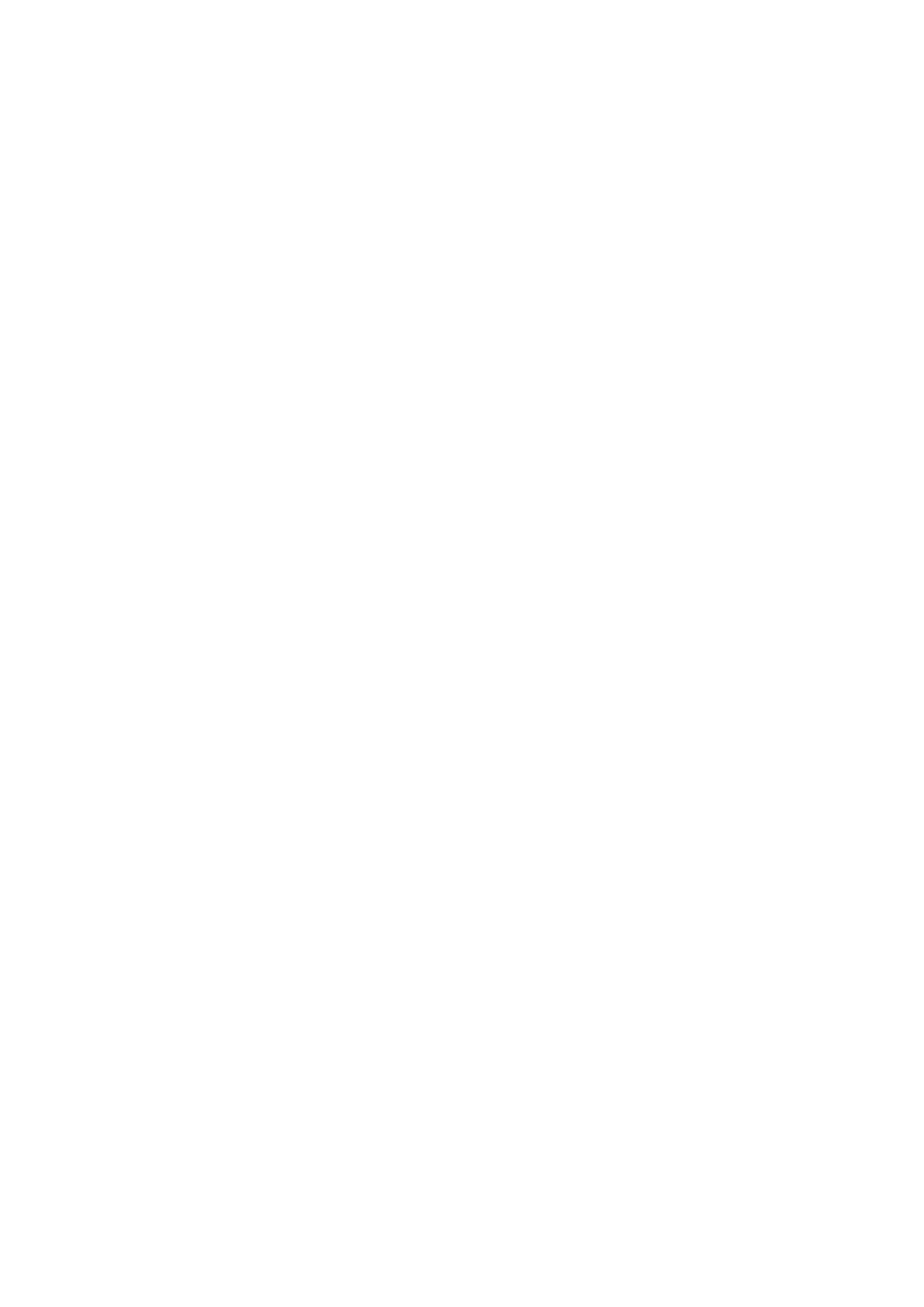#### **REPORT OF THE JOINT STANDING COMMITTEE ON DELEGATED LEGISLATION**

#### **IN RELATION TO THE**

#### **ANNUAL REPORT 2013**

#### **1 INTRODUCTION**

#### **Overview**

- 1.1 This *Annual Report 2013* outlines the activities of the Joint Standing Committee on Delegated Legislation (**Committee**) in 2013 and comments on significant issues arising from the Committee's scrutiny of delegated legislation.
- 1.2 The Committee's first meeting took place on 10 June 2013 due to the need for Parliament to re-establish committees after the State Election in March 2013. A significant portion of the reporting period occurred during the lead up and following the State Election.
- 1.3 The Committee holds a standing referral from the Legislative Assembly and Legislative Council to consider delegated legislation published under section 41(1)(a) of the *Interpretation Act 1984* or another written law.
- 1.4 The Committee resolved shortly after its establishment to consider only instruments of delegated legislation subject to disallowance pursuant to section 42 of the *Interpretation Act 1984* or another written law and any other instrument noted by an individual member. On publication, these instruments are referred to the Committee.
- 1.5 The majority of the instruments of delegated legislation considered are regulations made by the Executive Government via the Governor in Executive Council. A significant proportion of delegated legislation is local laws made by local governments. The Committee also considers delegated legislation made by statutory bodies and boards.

#### **Committee Members**

1.6 In 2013 the Committee was served by members noted on the inside cover of this report. Hon Ljiljanna Ravlich MLC served as Deputy Chair until 16 October 2013. On the same date, Hon Robin Chapple MLC was appointed as Deputy Chair.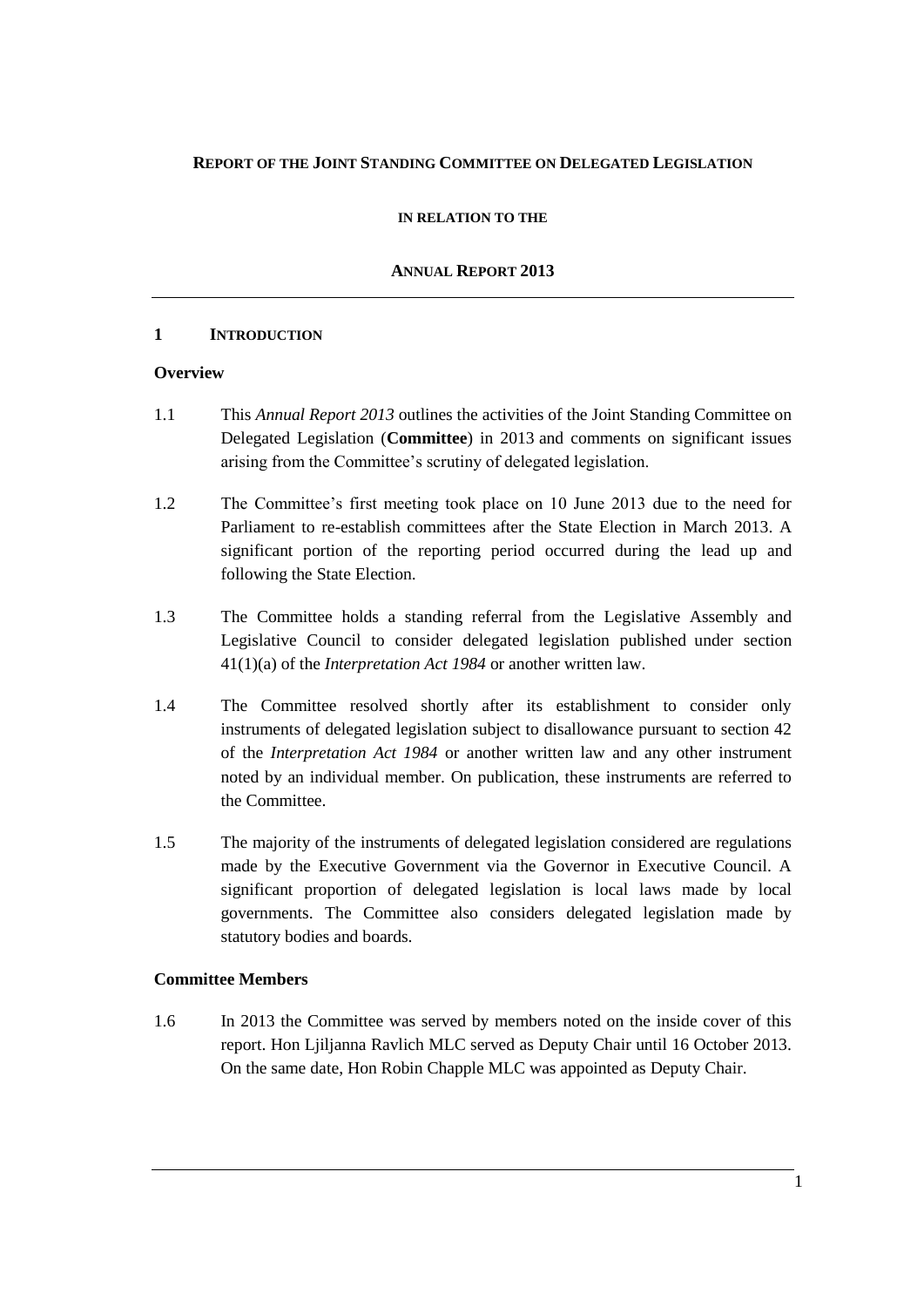#### **Terms of Reference**

1.7 The Committee's Terms of Reference are noted on the inside cover of this report and were amended following a review of the Legislative Council Standing Orders. They took effect when adopted by the Parliament on 23 May 2013.

#### *Reporting to Parliament on notices of motion to disallow*

- 1.8 Term of Reference 6.4(b) is a new term of reference. Its intention is to allow the Committee to articulate a range of views, where reasonable minds differ about important questions, including those involving public policy. This enables the Houses to be fully informed, based on the Committee's inquiries, and leaves the Houses to form their own views on the relevant questions.
- 1.9 An example of how the Committee has applied this particular Term of Reference can be seen in Report 67, regarding the *City of Fremantle Plastic Bag Reduction Local Law 2012* discussed at paragraphs 7.13 to 7.18.

*Factors the Committee enquires into when considering an instrument*

- 1.10 Former term of reference 3.6 has been consolidated into four considerations set out in terms of reference 6.6(a) to (d).
- 1.11 In its report on the review of the Standing Orders, the subcommittee of the Standing Committee on Procedure and Privileges stated:

*The Subcommittee noted that the current wording of the JDLC's term of reference 3.6 was unnecessarily complex and contained terminology and concepts not readily definable or understood by non-lawyers.*

*At its most basic, the role of the JDLC has always been to inquire into whether an instrument of subsidiary legislation is: made under an identified power; has no unintended effects; allows for a review where one would normally be expected; and is in all other respects appropriate as legislation made under a delegation by the Parliament. These are the key concepts that it is important that organisations dealing with the JDLC fully understand and are able to practically comply with. The Subcommittee therefore proposes to set these concepts out in as clear and plain language as possible.*

*The Subcommittee has therefore recommended a simplified, plain English, form of words that retains the substance of the current wording of term of reference 3.6. The recommended wording for*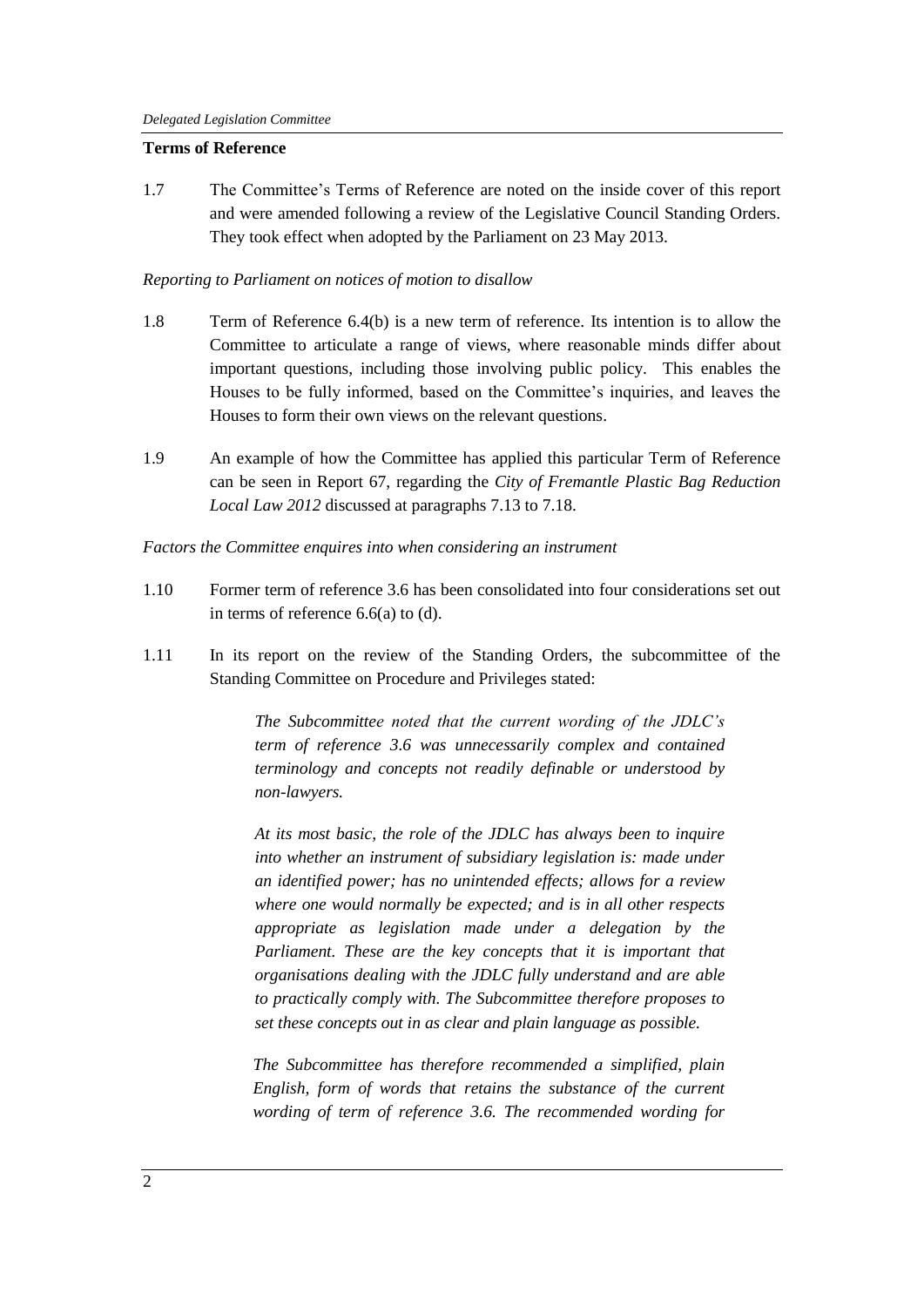*new term of reference 6.6 is also based on the original terms of reference of the JDLC during the 1980s.*<sup>1</sup>

1.12 In practice, the change in wording of this term of reference has not had any significant impact on the way that the Committee scrutinises instruments of subsidiary legislation.

*Self-initiated inquiries*

 $\overline{a}$ 

1.13 The Committee has encountered a number of issues which may be classified as 'systemic'. An example is the statutory procedure for making local laws pursuant to section 3.12 of the *Local Government Act 1994* and highlighted in a number of reports.<sup>2</sup> The Committee welcomes this new term of reference and anticipates utilising it to undertake appropriate inquiries and report to Parliament.

#### **2 COMMITTEE ACTIVITIES**

2.1 The Committee held 14 meetings in  $2013<sup>3</sup>$  A breakdown of the Committee's activities in 2013, noting instruments referred up until 29 November 2013, follows.

<sup>&</sup>lt;sup>1</sup> Western Australia, Legislative Council, Standing Committee on Procedure and Privileges, Report 22, *Review of the Standing Orders*, 20 October 2011, p17.

<sup>2</sup> See Western Australia, Legislative Council, Joint Standing Committee on Delegated Legislation, Report 48, *Town of Kwinana Extractive Industries Local Law 2011*, 3 May 2012; Western Australia, Legislative Council, Report 51, *Town of Bassendean Repeal Local Law 2010 and Town of Bassendean Dust and Sand Local Law 2011*, 16 August 2012; Western Australia, Legislative Council, Report 61, *Annual Report 2012*, 15 November 2012, pp14-17.

<sup>&</sup>lt;sup>3</sup> The first meeting was held on 10 June 2013 and this figure includes the meeting scheduled to be held on 11 December 2013.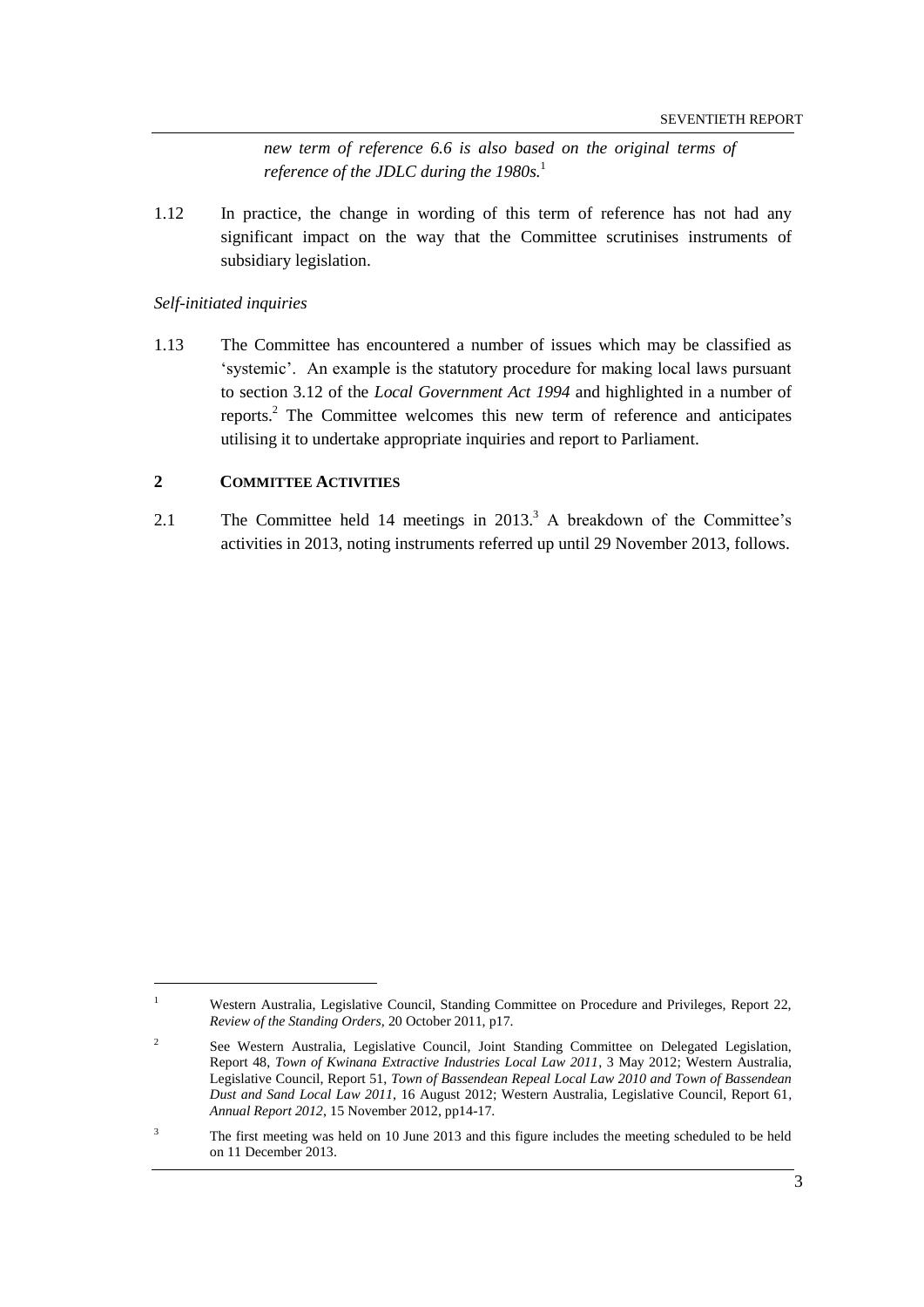| Disallowable instruments referred                                    |                             |
|----------------------------------------------------------------------|-----------------------------|
| Regulations referred                                                 |                             |
| By-laws (all by-laws were made by the Executive)                     |                             |
| Local laws made by local government                                  |                             |
| Rules referred                                                       | 22                          |
| Other instruments referred                                           |                             |
| (including Metropolitan Regional Schemes, orders, notices and plans) |                             |
| Notices of motion for disallowance given                             |                             |
| Notices of motion for disallowance withdrawn                         |                             |
| Hearings held by the Committee                                       | 2                           |
| Instruments where undertakings were provided to the Committee to     |                             |
| amend the instrument                                                 |                             |
| Reports tabled in 2013                                               | 8                           |
| Disallowance reports tabled in 2013                                  | $\mathcal{D}_{\mathcal{L}}$ |
| Instruments disallowed on recommendation of the Committee            |                             |

#### **Committee process**

- 2.2 When the Committee has questions about an instrument it usually writes to or contacts the relevant Minister or local government and requests further information to assist in its examination of the instrument. In many instances responses received address the Committee's questions and no further action is taken.
- 2.3 When the Committee identifies an issue of concern and forms the view that a clause/s in the instrument offends the Committee's Terms of Reference, it usually seeks an undertaking from the responsible Minister or local government to amend the instrument of delegated legislation.
- 2.4 While the Committee awaits the response to investigations or its request for undertakings on a particular instrument, it is often necessary to authorise a Committee member to table a *Notice of Motion* to recommend disallowance of the instrument in the Legislative Council. This is because section 42 of the *Interpretation Act 1984* provides that the *Notice of Motion* to recommend disallowance must be tabled within 14 sitting days of the instrument being tabled in the Parliament.
- 2.5 When requested undertakings are provided, the usual course is for the Committee to accept the undertaking and recommend the removal of the motion to disallow. The statistics relating to this practice are at paragraph 2.11. The Committee reports to the Parliament recommending the disallowance of the delegated legislation or clause/s in the delegated legislation when required.
- 2.6 Most issues raised by the Committee in relation to delegated legislation arise because the Committee forms the view that the delegated legislation or clause/s in the delegated legislation are invalid and offend the Committee's Term of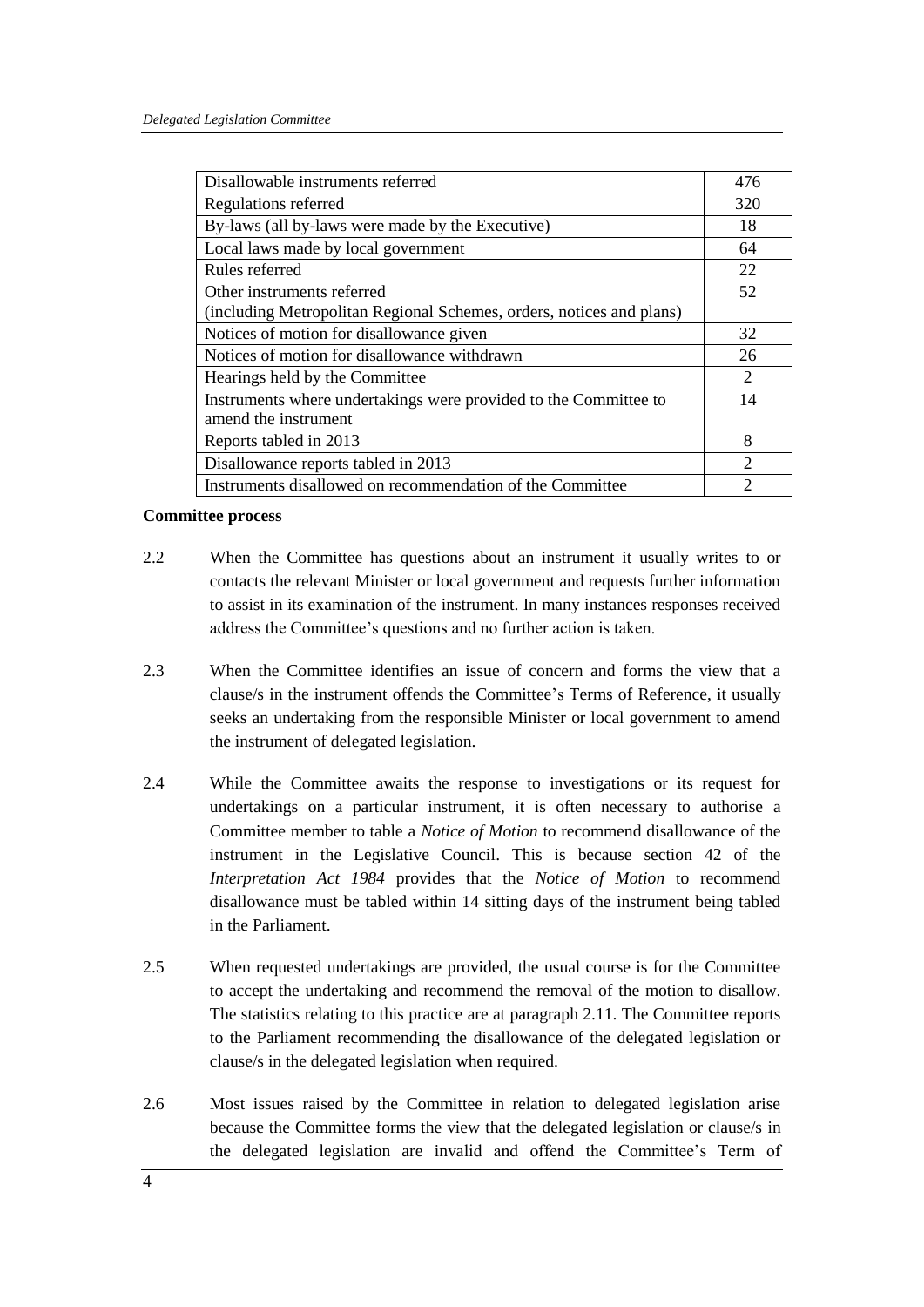Reference 6.6 (a), which provides that the Committee is to inquire into whether an instrument '*is within power'* of the empowering enactment.

#### **Undertakings to amend delegated legislation**

- 2.7 The Committee posts two lists of undertakings on its website, namely:
	- Departmental Undertakings (undertakings provided by government departments, agencies and statutory authorities); and
	- Local Government Undertakings.
- 2.8 These lists inform stakeholders of issues the Committee has raised and assist officers in drafting delegated legislation. In particular, the Local Government Undertakings list is a point of reference for local governments and their advisers to ascertain systemic problems with a particular local law and clauses the Committee has taken issue with.
- 2.9 At the Committee's request, the responsible Minister, department or local government usually undertakes to amend or repeal the delegated legislation within six months of the date of the undertaking.
- 2.10 The Committee monitors if delegated legislation has been amended within time in accordance with the undertaking provided.
- 2.11 Two departmental and 12 local government undertakings were provided to the Committee. 4

#### **3 COMMITTEE REPORTS**

- 3.1 In 2013 the Committee presented the following eight reports to the Legislative Assembly and the Legislative Council:<sup>5</sup>
	- Report 63 *Information Report in relation to: Children's Court (Fees) Amendment Regulations (No. 2) 2012, Civil Judgments Enforcement Amendment Regulations 2012, Coroners Amendment Regulations 2012, District Court (Fees) Amendment Regulations (No. 3) 2012, Evidence (Video and Audio Links Fees and Expenses) Amendment Regulations (No. 2) 2012, Magistrates Court (Fees) Amendment Regulations (No. 3) 2012, State Administrative Tribunal Amendment Regulations (No. 3) 2012* and *Supreme Court (Fees) Amendment Regulations (No. 3) 2012*, tabled on 19 September 2013.

 $\overline{a}$ 

<sup>4</sup> As at 29 November 2013.

<sup>5</sup> Committee reports can be viewed at www.parliament.wa.gov.au/del, then choose Reports.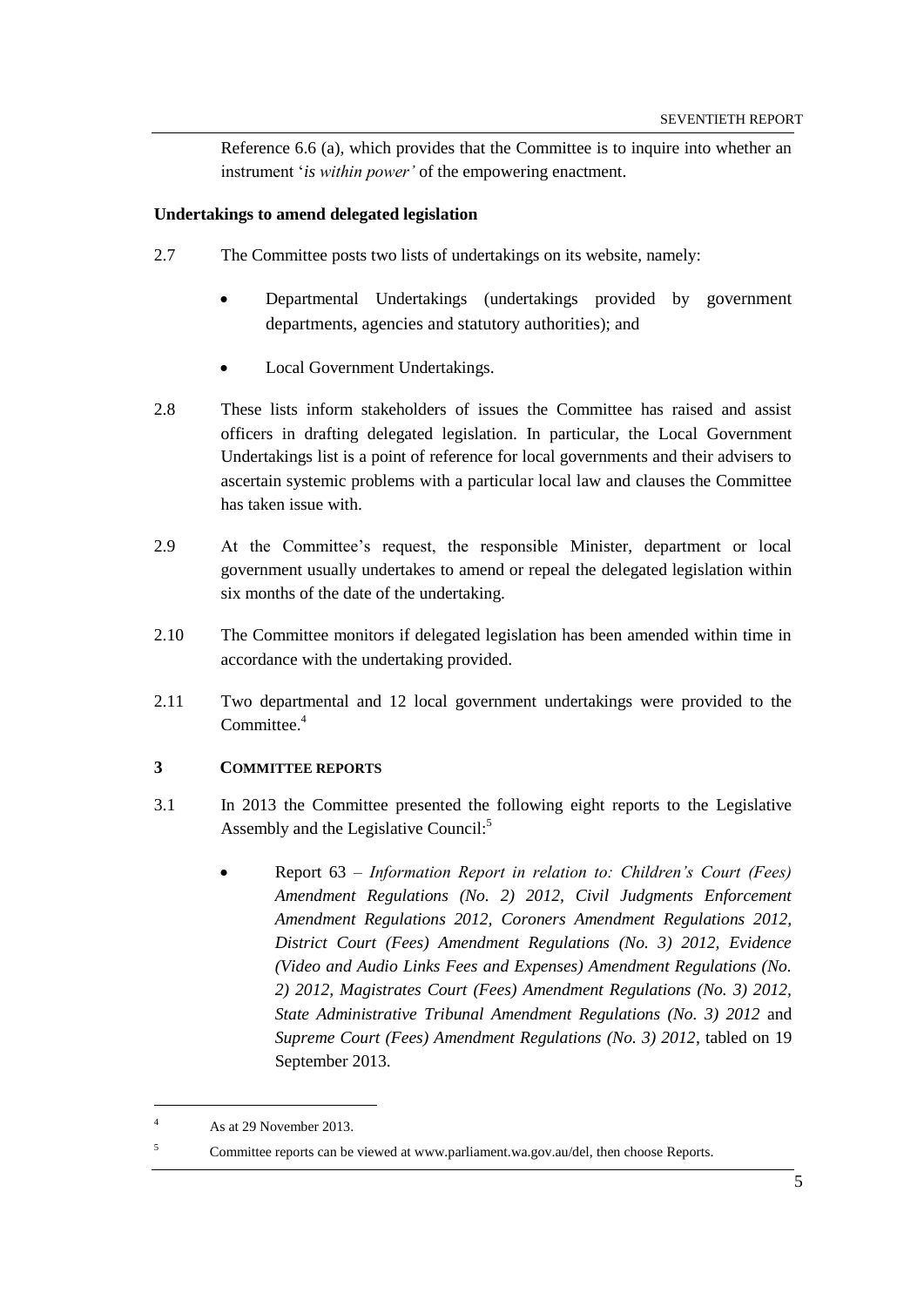- Report 64 *Town of Victoria Park Parking and Parking Facilities Amendment Local Law 2013*, tabled on 19 September 2013.
- Report 65 *Explanatory Report in relation to: Legal Profession Conduct Amendment Rules 2013,* tabled on 24 October 2013.
- Report 66 *Supreme Court Amendment Rules 2013*, tabled on 24 October 2013.
- Report 67 *Information Report in relation to: City of Fremantle Plastic Bag Reduction Local Law 2012*, tabled on 24 October 2013.
- Report 68 *Explanatory Report in relation to: Firearms Amendment Regulations (No.2) 2013*, tabled on 31 October 2013.
- Report 69 *Report seeking clarification of the application of Standing Orders to the Joint Standing Committee on Delegated Legislation*, tabled on 31 October 2013.
- Report 70 *Annual Report 2013*, tabled on 5 December 2013.

## **4 EXPLANATORY MEMORANDA**

#### **Preparation**

- 4.1 The Committee encountered instances where, in following up agencies who had not submitted an explanatory memorandum to the Committee within the required timeframe, agency staff:
	- were either not aware of the requirement to prepare such a document; or
	- were not sufficiently aware of the requirements governing their preparation as outlined in the *Premier's Circular Subsidiary Legislation – Explanatory Memoranda 2007/14* for government departments and the *Local Laws Explanatory Memoranda Directions 04-2010 No.3* for local governments.
- 4.2 While there may be varying reasons for this occurring, one was that the relevant staff were new to the role and had not been made aware of the Committee's requirements.
- 4.3 The Committee therefore requests that agencies ensure that all staff tasked with the preparation of delegated legislation subject to scrutiny by the Committee are fully briefed on the Committee's requirements, including those new to their role. The Executive, having been delegated the legislative power by the Parliament to make subsidiary legislation, owes the Parliament a duty of full disclosure and due diligence in the preparation of explanatory memoranda.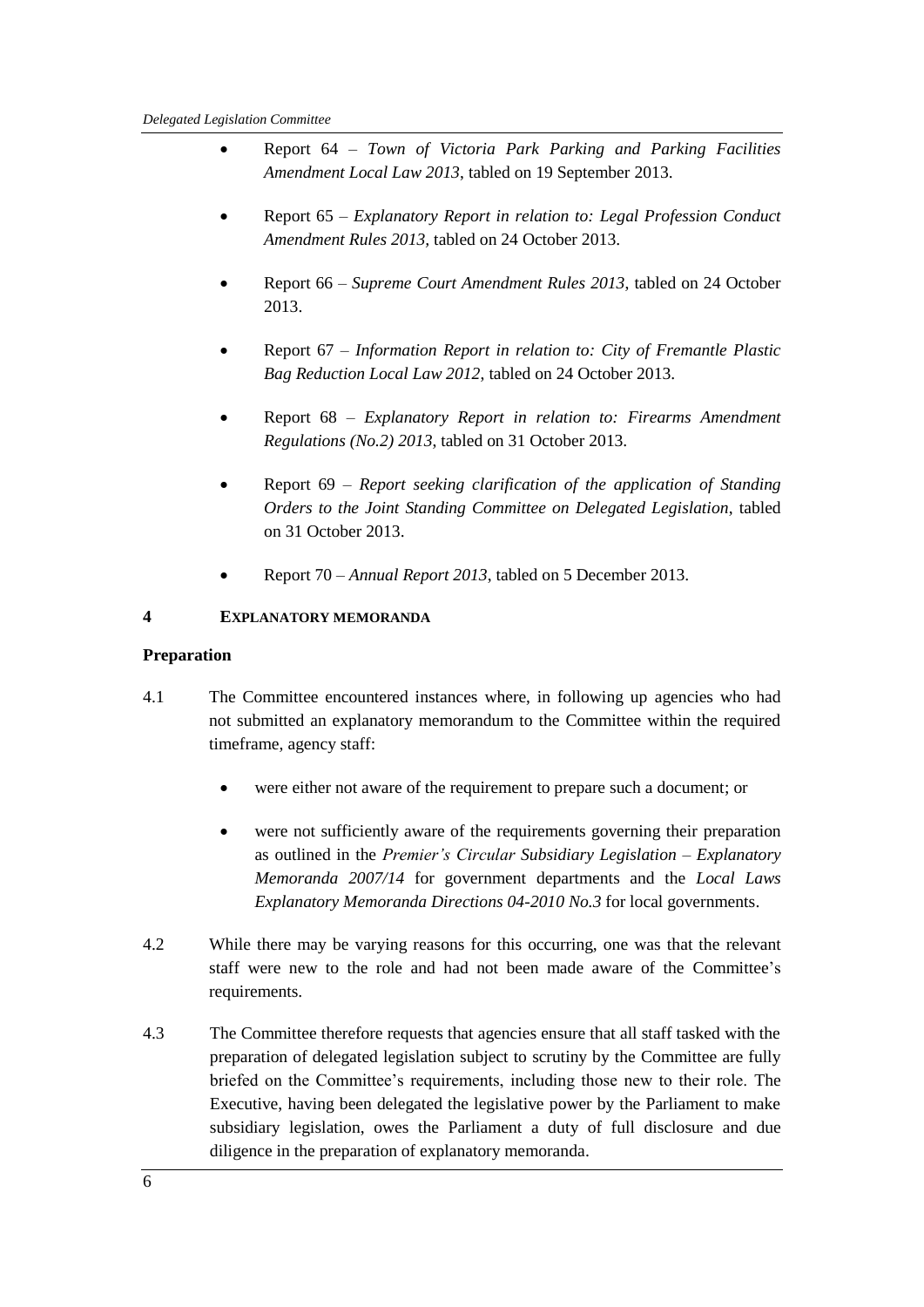#### **Standard**

- 4.4 While the majority of explanatory memoranda were of a sufficiently high standard to enable the Committee to perform its scrutiny function, there were a number which did not meet this standard.
- 4.5 In Report 65 the Committee took the opportunity to specifically highlight the deficiency of an explanatory memorandum submitted by the Legal Practice Board regarding amendments to the *Legal Profession Conduct Amendment Rules 2013* (**Amendment Rules**).
- 4.6 The Legislative Council discharged the *Notice of Motion* to disallow the Amendment Rules on the motion of the Committee. However, the Committee drew the inadequacy of the explanatory memorandum to the attention of the Parliament. The explanatory memorandum failed to explain, to the Committee's satisfaction, the rationale behind the making of some of the Amendment Rules.

#### **5 PREMIER'S CIRCULAR**

- 5.1 *Premier's Circular 2007/14: Subsidiary Legislation – Explanatory Memoranda* sets out for government departments and agencies the information they are required to provide to the Committee to enable it to fulfil its scrutiny role.
- 5.2 The Circular is overdue for review. In June 2013, following the State Election, the Director General of the Department of Premier and Cabinet wrote to the Committee seeking the Committee's advice regarding any amendments it required to the Premier's Circular.
- 5.3 The Committee took the opportunity to recommend an amended form of Premier's Circular. These included the requirement in explanatory memoranda for a 'percentage of cost recovery achieved' column and requiring the agency to identify whether there is any cross-subsidisation between fees and charges.

#### **6 ISSUES RELATING TO REGULATIONS**

#### *Supreme Court Amendment Rules 2013*

6.1 The Committee formed the view that the *Supreme Court Amendment Rules 2013* (**Amendment Rules**) were not 'within power' of the *Supreme Court Act 1935* and contained matter that was inappropriate for subsidiary legislation. The Committee took issue with the requirement in the Amendment Rules for "*adequate reasons*" to be given for a challenged administrative decision when a person makes an application for judicial review of that decision. This is because there is no general rule of the common law, or principle of natural justice, that requires reasons (adequate or otherwise) to be given for administrative decisions.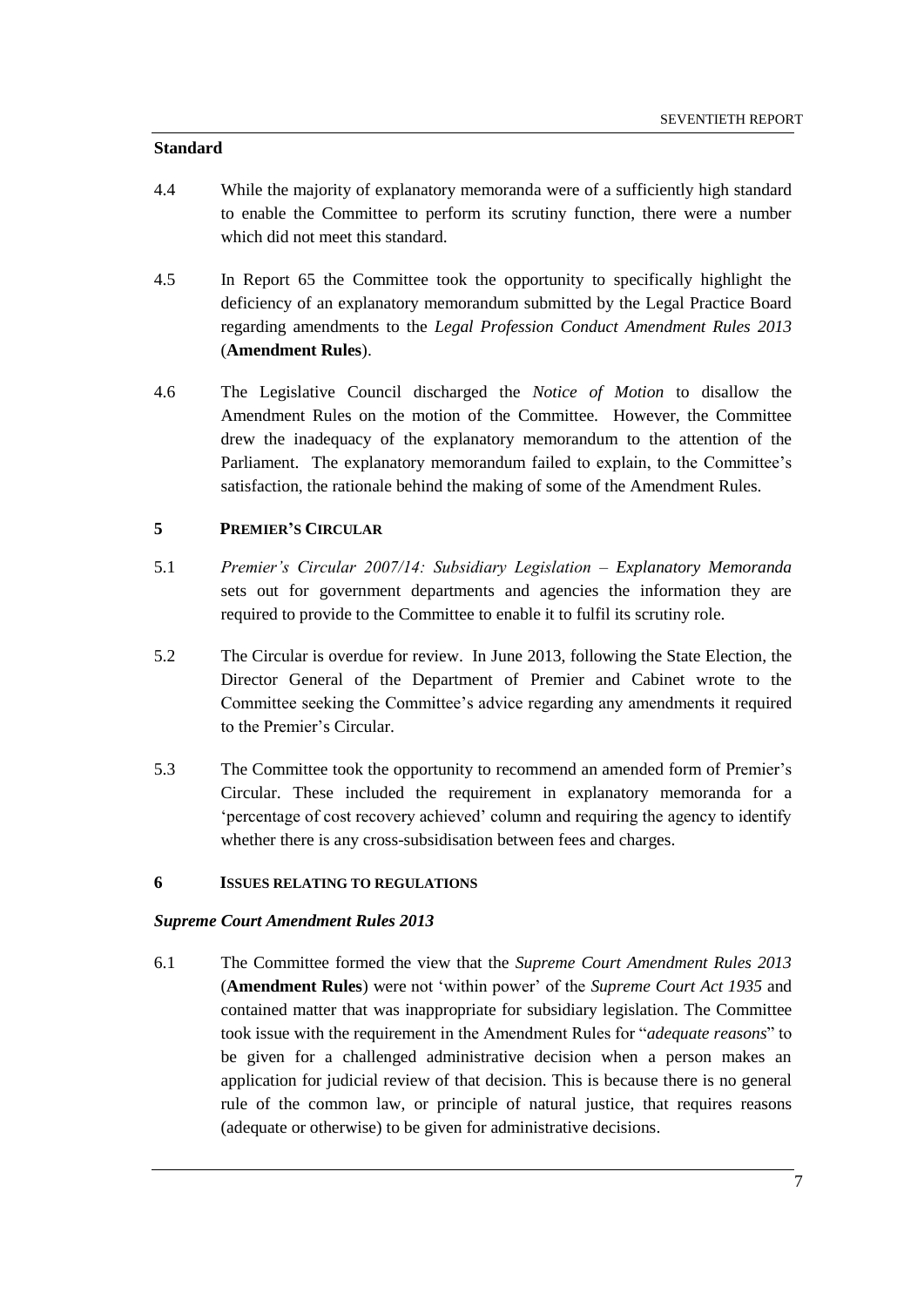- 6.2 The Committee formed the view that the Amendment Rules would, if allowed, change the common law by subsidiary means. Any change to the common law begins with a policy decision of Executive Government and is ultimately debated in a bill before the Parliament. It is not within the remit of the Judiciary to change the common law by subsidiary means.
- 6.3 The Committee was not persuaded by the argument of the Honourable Chief Justice of Western Australia that the Amendment Rules constituted mere matters of practice or procedure. The Committee formed the view that the boundaries of permissible rule-making had been exceeded and there was an intrusion into rulemaking with respect to substantive rights of parties.
- 6.4 The Parliament disallowed the Amendment Rules on 29 October 2013.

#### **Disabled Parking Regulations**

- 6.5 The Committee noted an inconsistency in the setting of modified penalties for parking in disabled permit bays by local governments and the *Local Government (Parking for Disabled Persons) Regulations 1988.* The Department of Local Government first alerted the Committee to this issue in the *Town of Claremont Parking Local Law 2012.*
- 6.6 The modified penalties in the *Local Government (Parking for Disabled Persons) Regulations 1988* have not been amended for nine years and are out-dated. However, until those regulations are amended, an inconsistency exists. Pursuant to section 3.7 of the *Local Government Act 1995*, this makes those local governments' modified penalties inoperative.
- 6.7 The Minister for Local Government advised that the modified penalties in the *Local Government (Parking for Disabled Persons) Regulations 1988* would be reviewed by the end of 2013.

#### *Fair Trading (Retirement Villages Interim Code) Regulations 2012*

- 6.8 The Committee first noted an issue with clause 5.8 of the Interim Code in December 2012. That clause concerns the repair and refurbishment of residential premises when a resident permanently vacates the residential premises and is required under the residence contract to pay for the cost of any repair or refurbishment of those premises.
- 6.9 The Committee was concerned at the absence of opportunity in clause 5.8 for vulnerable, elderly residents or their legal personal representatives to query or negotiate that:
	- the repair or refurbishment work is needed to be done in the first place; or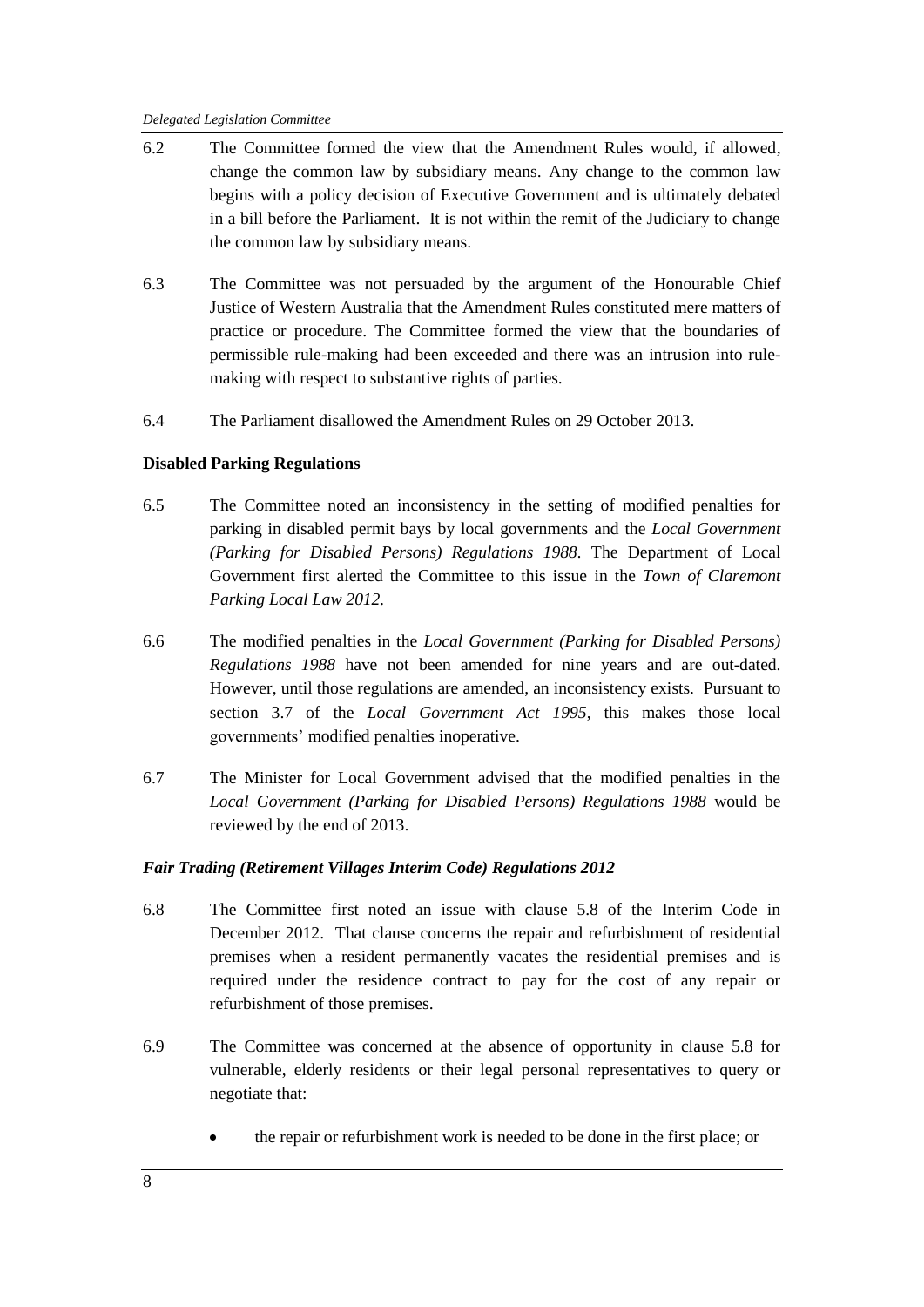- the estimate for the repair or refurbishment work is excessive.
- 6.10 The only right provided was for the resident or the legal personal representative to take the matter to State Administrative Tribunal, after the event. The Committee took the view that clause 5.8 ousted the rules of fairness.
- 6.11 The Committee appreciated that clause 5.8 (and indeed the entire Interim Code) had been under review for over three years. For this reason, the Committee did not request an undertaking to amend the clause to make it procedurally fair at that time. However, the Minister, in correspondence during this reporting period, advised that progress had been made towards finalising the Interim Code, which incorporated amendments resulting from the Committee's concern regarding clause 5.8.

#### **7 ISSUES RELATING TO LOCAL LAWS**

#### **Section 3.12 of the** *Local Government Act 1995*

- 7.1 In its *Annual Report 2012*, the Committee drew attention to the significant number of instruments it had recommended be disallowed due to non-compliance with section 3.12 of the *Local Government Act 1995* (**Act**), which contains the statutory procedure for the making of a local law. It also recommended in Reports 48 and 51 that section 3.12 is amended "*to provide for flexibility in section 3.12 in circumstances where there is no adverse impact on the integrity of a local law*."<sup>6</sup>
- 7.2 The *Town of Victoria Park Parking and Parking Facilities Amendment Local Law 2013*, which the Committee recommended the disallowance of in Report 64, represents yet another example of a local government failing to comply with section 3.12 of the Act, making the need for the amendment of this section all the more compelling.
- 7.3 The Parliament disallowed the *Town of Victoria Park Parking and Parking Facilities Amendment Local Law 2013* on 19 November 2013.

#### **Non-compliance with an undertaking given to the Committee**

 $\overline{a}$ 

7.4 The Committee takes the undertakings given by local governments very seriously, observing that it is rare for a local government to renege on an undertaking. However, this occurred with the *Shire of Kellerberrin Parking and Parking Facilities Local Law 2012* when it gave an undertaking to repeal a clause

<sup>6</sup> Western Australia, Legislative Council, Joint Standing Committee on Delegated Legislation, Report 48, *Town of Kwinana Extractive Industries Local Law 2011*, 3 May 2012; Western Australia, Legislative Council, Joint Standing Committee on Delegated Legislation, Report 51, *Town of Bassendean Repeal Local Law 2010* and *Town of Bassendean Dust and Sand Local Law 2011*, 16 August 2012.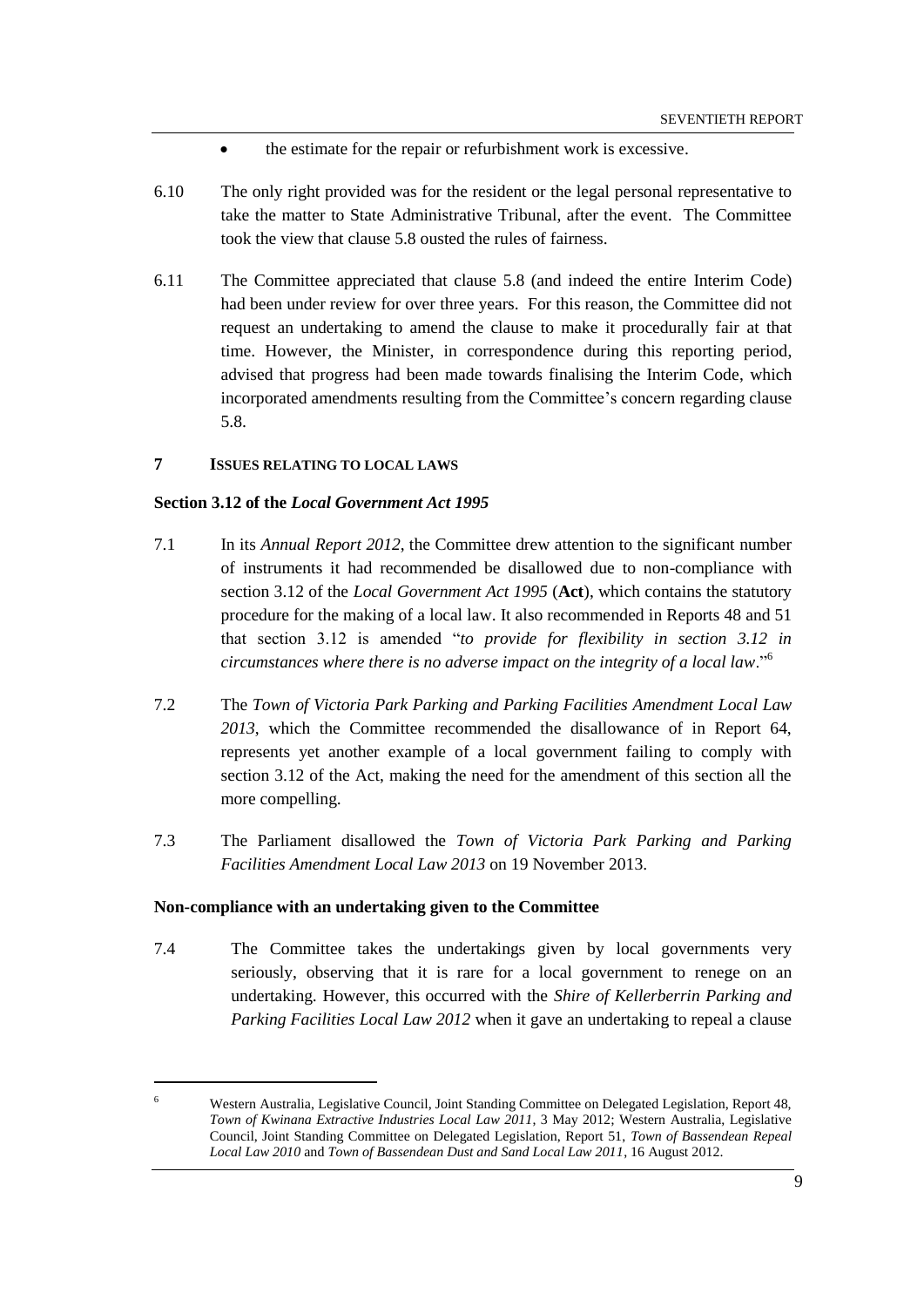that deviated from a Western Australian Local Government Association (**WALGA**) Model and which the Committee considered to be unreasonable.

- 7.5 The undertaking had been given to the former Committee but by the time the Committee returned after the State Election, the local government had altered its position and refused to abide by its prior undertaking. Consequently, the Committee resolved to ask the Minister for Local Government to give consideration to requesting the Governor to amend or repeal the text of the offending clause. The Minister agreed and after further negotiation the Minister said he would advise the Governor to make a local law repealing the local government's local law entirely.
- 7.6 The Committee pressed this course of action out of concern that local governments understand the importance of complying with requests for undertakings from the Parliament and by extension, its committees. This reflects the status of local governments as delegates of the Parliament in making subsidiary legislation and the responsibility they owe the Parliament to fully account for their actions.

#### **Assistance Animals**

- 7.7 Many local laws contain clauses that provide an exemption for guide dogs and hearing dogs to the general ban on animals being on certain local government property, such as public swimming pools and cemeteries. This is in line with the requirements of the *Equal Opportunity Act 1984*.
- 7.8 During the reporting period the Committee developed a new position regarding this exemption to bring the requirements into line with Commonwealth antidiscrimination legislation as set out in the *Disability Discrimination Act 1992 (Cth).*
- 7.9 Section 23 of the Commonwealth statute provides that it is unlawful to discriminate against a person on the grounds of their disability by refusing them access to public premises. Section 8(1) then confirms that this also applies if the discrimination against the person occurs because that person has a carer, an assistant, an assistance animal or a disability aid.
- 7.10 The reference in the Commonwealth statute to the broader term "*assistance animal*" (rather than "*hearing or guide dog*") means that there is potential for local laws to be inconsistent with the Commonwealth legislation and therefore invalid to the extent of that inconsistency.
- 7.11 This issue arose in a number of local laws during the reporting period. The Committee negotiated with the Minister for Local Government to request the Governor to make global amendments to these problematic clauses in all local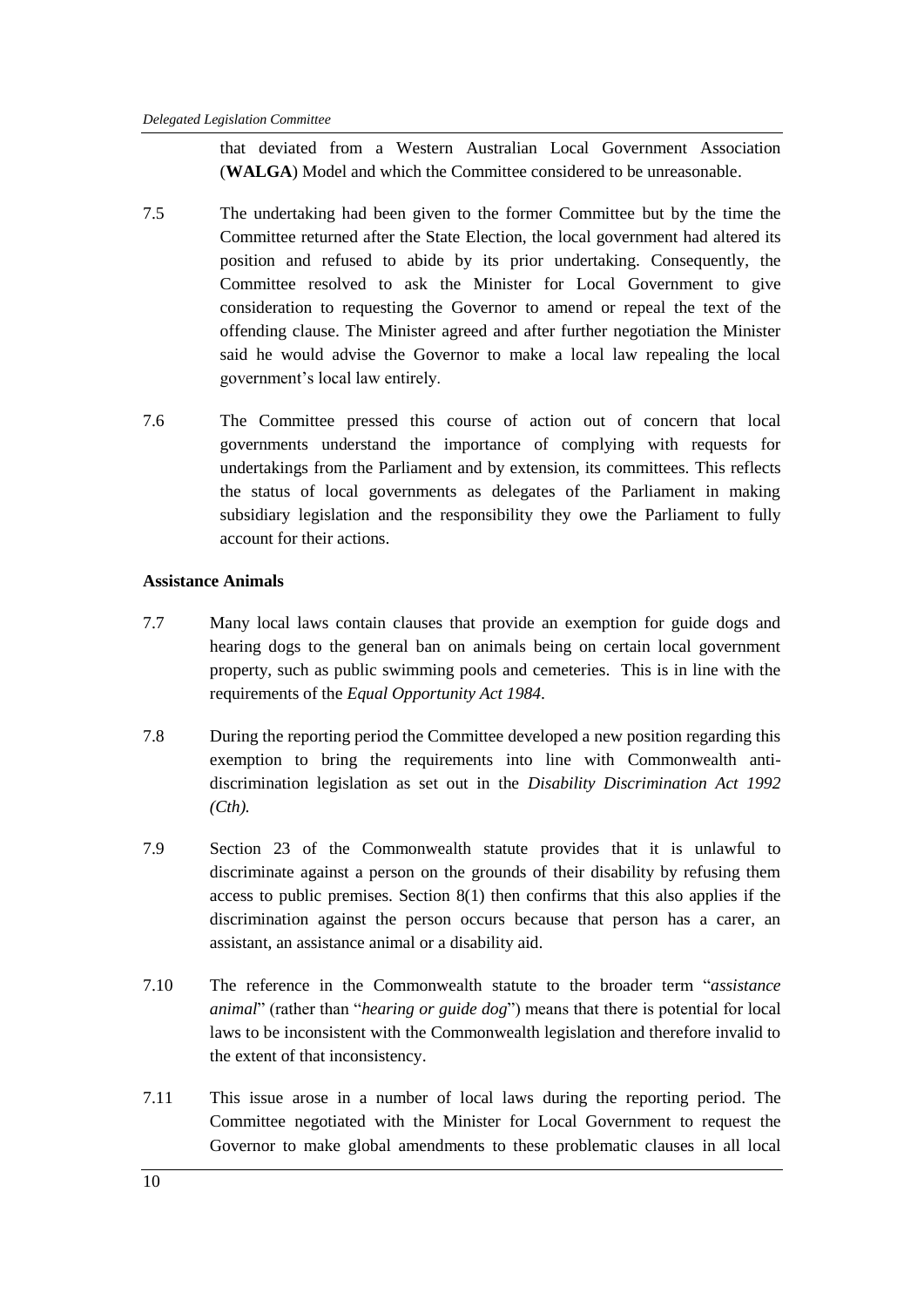laws. The Committee received a letter from the Minister in August 2013 advising that, after further deliberation, he had decided that the Committee's proposed action was the most effective way to deal with these systemic issues.

7.12 The Minister estimated that the global amendment would be drafted and implemented within a six month timeframe.

#### **Plastic bags**

- 7.13 The *City of Fremantle Plastic Bag Reduction Local Law 2012* was the first of its kind introduced by a local government in Western Australia, and possibly Australia, regarding the regulation of the use of plastic bags. Its scrutiny by the Committee required it to consider whether the subject matter of this local law could be encompassed within the already broad range of matters on which local governments in Western Australia can make local laws pursuant to the *Local Government Act 1995*.
- 7.14 The local law sought to reduce the use of plastic shopping bags within the City by:
	- prohibiting retailers from providing "*single use plastic bags*"; and
	- requiring retailers to charge a minimum fee of 10 cents for each "*alternative shopping bag*" provided to customers and retain the fee (provided for in clause 6).
- 7.15 The City of Fremantle sought to justify the local law on the basis of waste reduction as well as to modify consumer behaviour for this purpose.
- 7.16 In its Report 67, the Committee:
	- expressed the view that the local law was, with exception of clause 6, within power of the *Local Government Act 1995*, under the Committee's Terms of Reference 6.6(a);
	- recognised there are a range of views whether:
		- a) clause 6 of the local law was within power of the *Local Government Act 1995*; and
		- b) under the Committee's Terms of Reference 6.6(b) and (d), the Local Law:
			- i) had no unintended effect on any person's existing rights or interests;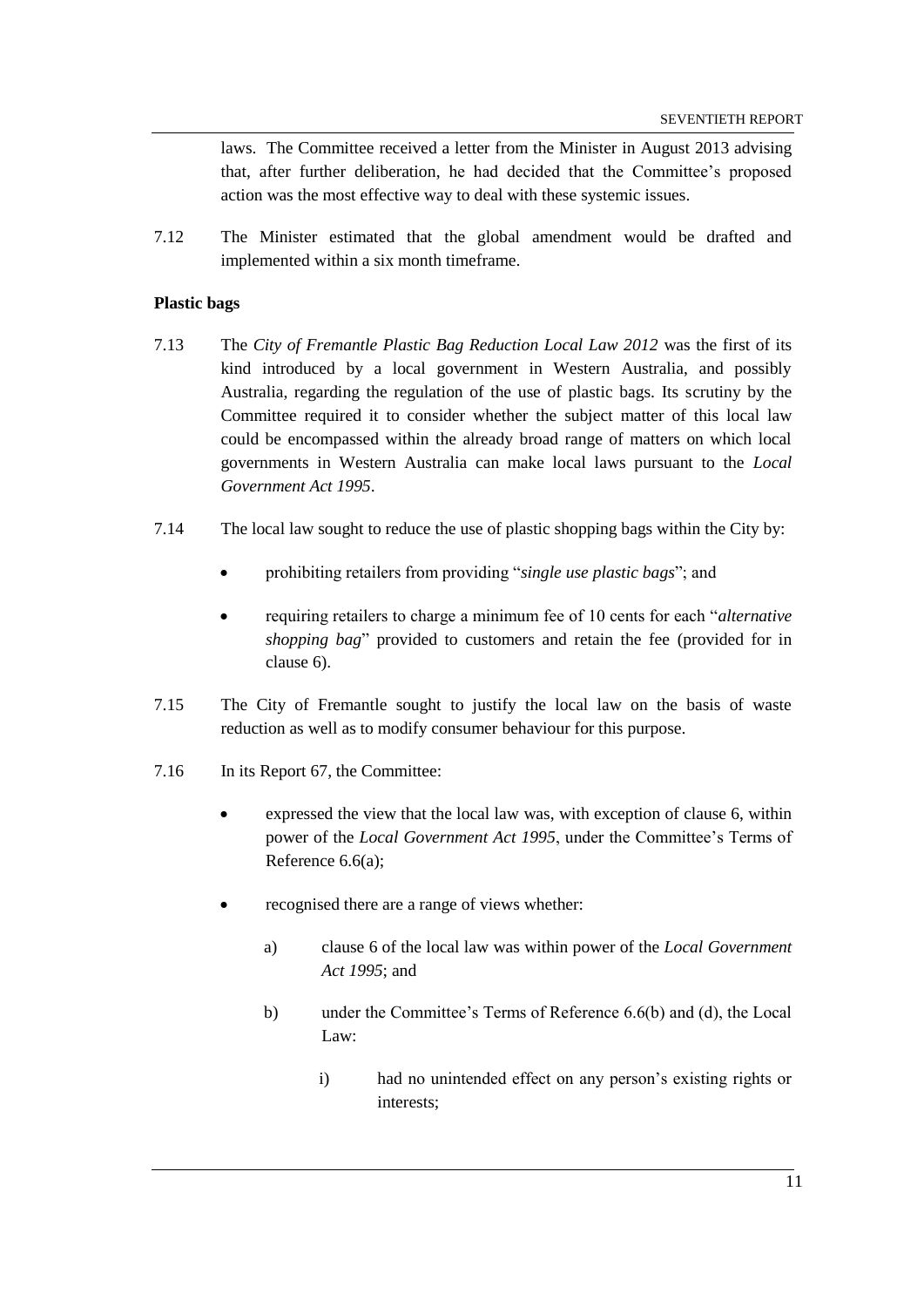ii) contained only matter that is appropriate for subsidiary legislation,

and set out these views, consistent with its Term of Reference 6.4(b), for the information of the Legislative Council in its consideration of the *Notice of Motion* tabled by the Committee to disallow the local law.

- 7.17 The Parliament disallowed the *City of Fremantle Plastic Bag Reduction Local Law 2012* on 29 October 2013.<sup>7</sup>
- 7.18 This was the first report of the Committee which utilised new Term of Reference 6.4(b) to enable the expression of a range of views on issues raised by an instrument to assist the Parliament in its consideration of a *Notice of Motion* to recommend disallowance tabled by the Committee.

#### **Discretionary power of swimming pool managers and attendants**

- 7.19 In its *Annual Report 2012*, the former Committee reported that it had come across two local laws purporting to give swimming pool managers and attendants a discretionary power to admit persons to a pool area when the WALGA *pro forma*  does not permit this to occur. The Committee noted another local government's local law contained the same error in this reporting period.
- 7.20 Pool entry is not covered in the *Health (Aquatic Facilities) Regulations 2007* but notably, the clause appeared to conflict with the Department of Health's "*Code of practice for the design, operation, management and maintenance of aquatic facilities*", a Code adopted pursuant to regulation 6 of the *Health (Aquatic*  Facilities) Regulations 2007.<sup>8</sup> It states (Committee emphasis):

#### *7.9 MINIMUM ENTRY AGE*

*The operator of an aquatic facility shall ensure that children under 10 years of age are not permitted to enter the facility unless under the supervision of a person 16 years or older, in accordance with Guideline SU 1.11 – Parental Supervision - 1996 of the Pool Safety Guidelines. Waterslides are exempted from complying with 4.2 of this guideline.* 

7.21 Under the Code, a Manager or Attendant lacks discretionary power to admit persons to a facility which would include the pool area. The Committee's view was

 $\overline{a}$ 

<sup>7</sup> Western Australia, Legislative Council, *Parliamentary Debates (Hansard),* 29 October 2013, p32.

<sup>8</sup> It states: *(1) The Code is adopted to the extent to which it is applied by these regulations. (2) These regulations prevail over the provisions of the Code to the extent to which the provisions of the Code are inconsistent with these regulations.*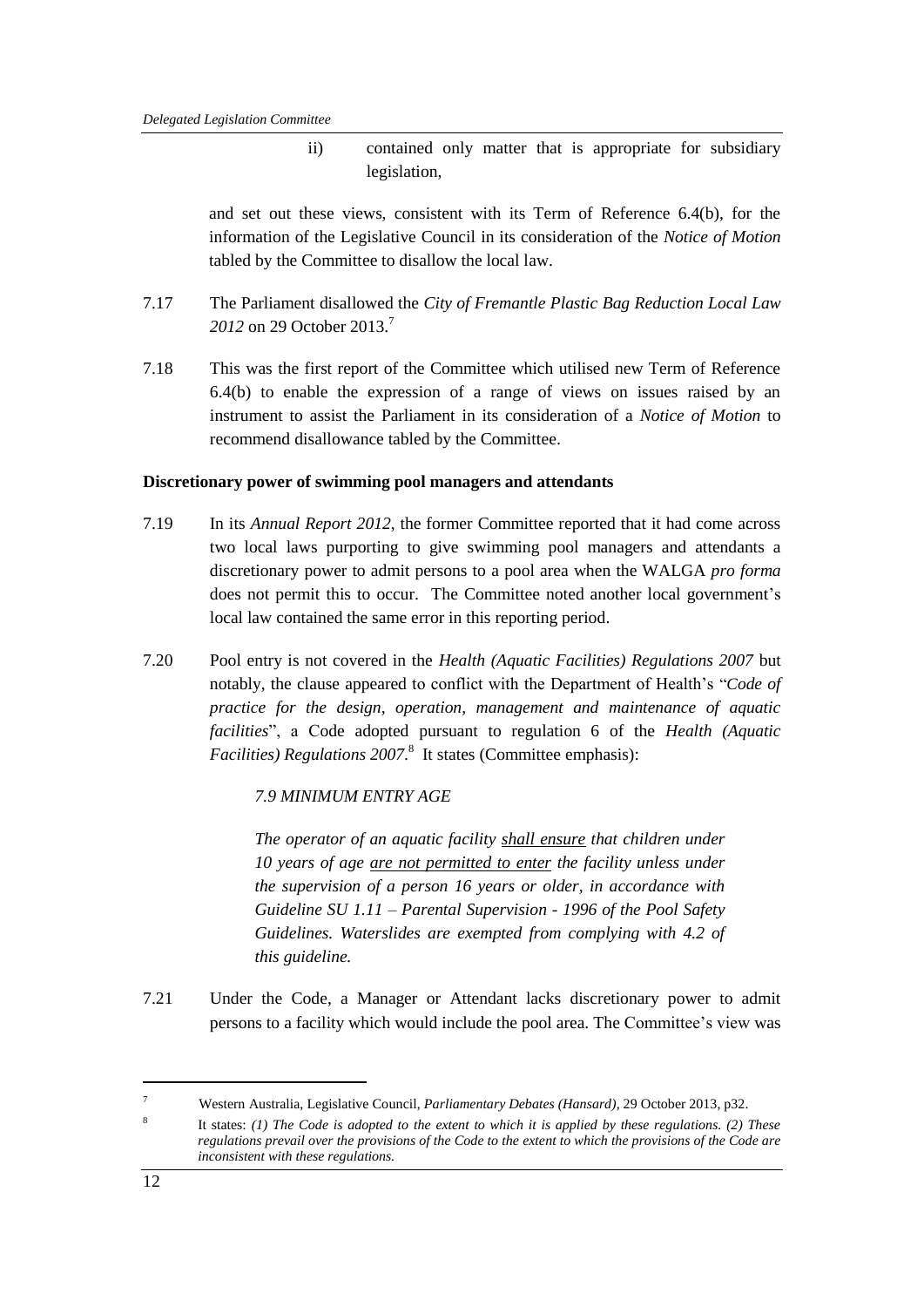that a clause in the local government's local law was inconsistent with a Code which has been incorporated into the *Health (Aquatic Facilities) Regulations 2007*.

7.22 Another clause gave a Manager or Attendant a discretion to admit or not admit a person who is "*apparently suffering from a contagious, infectious or cutaneous disease or skin complaint*" but this is inconsistent with regulation 24 of the *Health (Aquatic Facilities) Regulations 2007* which states (Committee emphasis):

*Division 1 — Hygiene and use of facilities*

*24. Certain persons not to enter or use water body*

*(1) A person must not enter or use, or attempt to enter or use, a water body of an aquatic facility if the person is —*

> *(a) suffering from any gastrointestinal disease, skin infection or other disease that is communicable in an aquatic environment; or*

*(b) in an unclean condition; or*

*(c) wearing unclean clothes; or*

*(d) under the apparent influence of alcohol, drugs or alcohol and drugs; or…*

7.23 'Water body' in the *Health (Aquatic Facilities) Regulations 2007* means "*a spa pool, swimming pool, swimming bath, water slide, wave pool, and any other aquatic amenity or facility that is controlled or used by or in connection with any club, school, business, association or body corporate*." Regulation 24 thus contemplates that persons with infections or contagions cannot enter either a facility (in this case a pool area). The local government provided an undertaking to delete the discretion.

#### **8 FEES AND CHARGES**

8.1 The Committee continues to spend a significant amount of its time considering fees and charges (**fees**) imposed by delegated legislation.

#### **Committee approach**

 $\overline{a}$ 

8.2 The Committee uses the approach in the *Annual Report 2012* to scrutinise fees.<sup>9</sup> It has successfully liaised with various agencies to ensure that appropriate costing

Western Australia, Legislative Council, Joint Standing Committee on Delegated Legislation, Report 61, *Annual Report 2012*, 15 November 2012, pp8-9.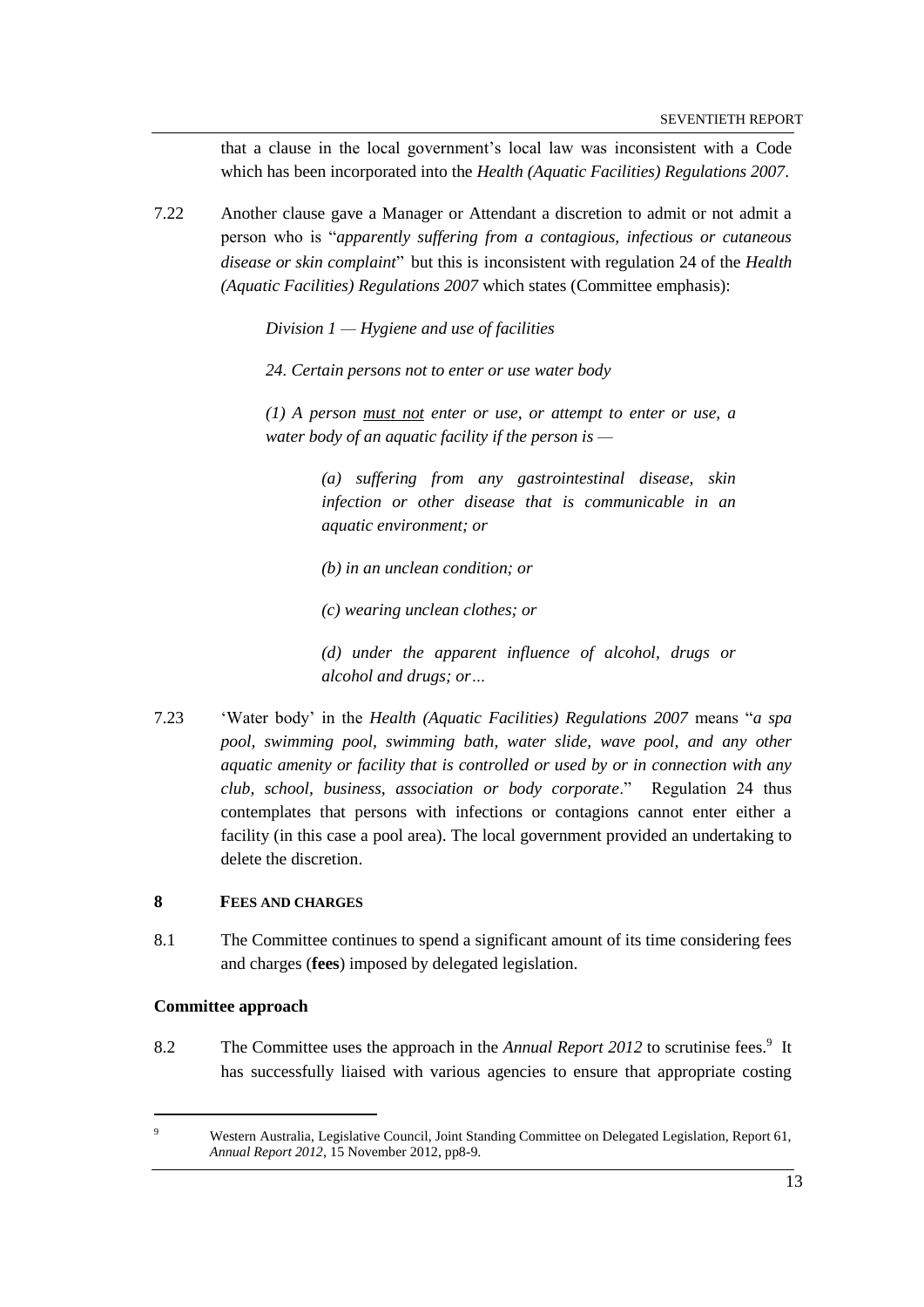methodologies are in place that provide evidence that fees and charges are at or below cost recovery.

- 8.3 The Committee takes this opportunity to remind agencies to ensure that all explanatory memoranda submitted to the Committee for instruments that seek to increase fees and charges include:
	- a cost recovery percentage in a 'cost recovery percentage' column in the fee table;
	- a detailed description of the costing systems/methodologies; and
	- all other information as required in the Premier's Circular.
- 8.4 The Committee will continue to closely scrutinise fees to ensure that departments do not over recover the cost of delivering fees for service and fees are authorised by laws enacted by the Parliament.

#### **Court fees**

- 8.5 In its Report 63 the Committee scrutinised eight instruments seeking to increase court and related fees by the Consumer Price Index. These instruments were similar to those scrutinized by the Committee the subject of its Report  $32^{10}$  and those referred to in the *Annual Report 2012*.
- 8.6 It was unable to properly perform its scrutiny of these instruments due to the inadequate level of financial information given by the Department of the Attorney General to justify the increase in fees, including the lack of a costing methodology that can be used to cost individual fees.
- 8.7 To enable the Committee to properly perform its scrutiny function, it must receive enough information to demonstrate to the Committee's satisfaction that each fee is at or below cost recovery. This information is especially vital when the empowering legislation does not authorise any of the fees covered by the eight instruments to be a tax.
- 8.8 While the Committee decided not to recommend disallowance of the eight instruments, it recommended a costing model be developed by the Department of the Attorney General to demonstrate at or below cost recovery for each fee covered by eight instruments.

 $\overline{a}$ 

<sup>10</sup> Western Australia, Legislative Council, Joint Standing Committee on Delegated Legislation, Report 32, *Supreme Court (Fees) Amendment Regulations (No. 2) 2008, Children's Court (Fees) Amendment Regulations (No. 2) 2008, District Court (Fees) Amendment Regulations 2008, Magistrates Court (Fees) Amendment Regulations (No. 2) 2008, Fines, Penalties and Infringement Notices Enforcement Amendment Regulations (No. 2) 2007* and *Other Court Fee Instruments*, 14 May 2009.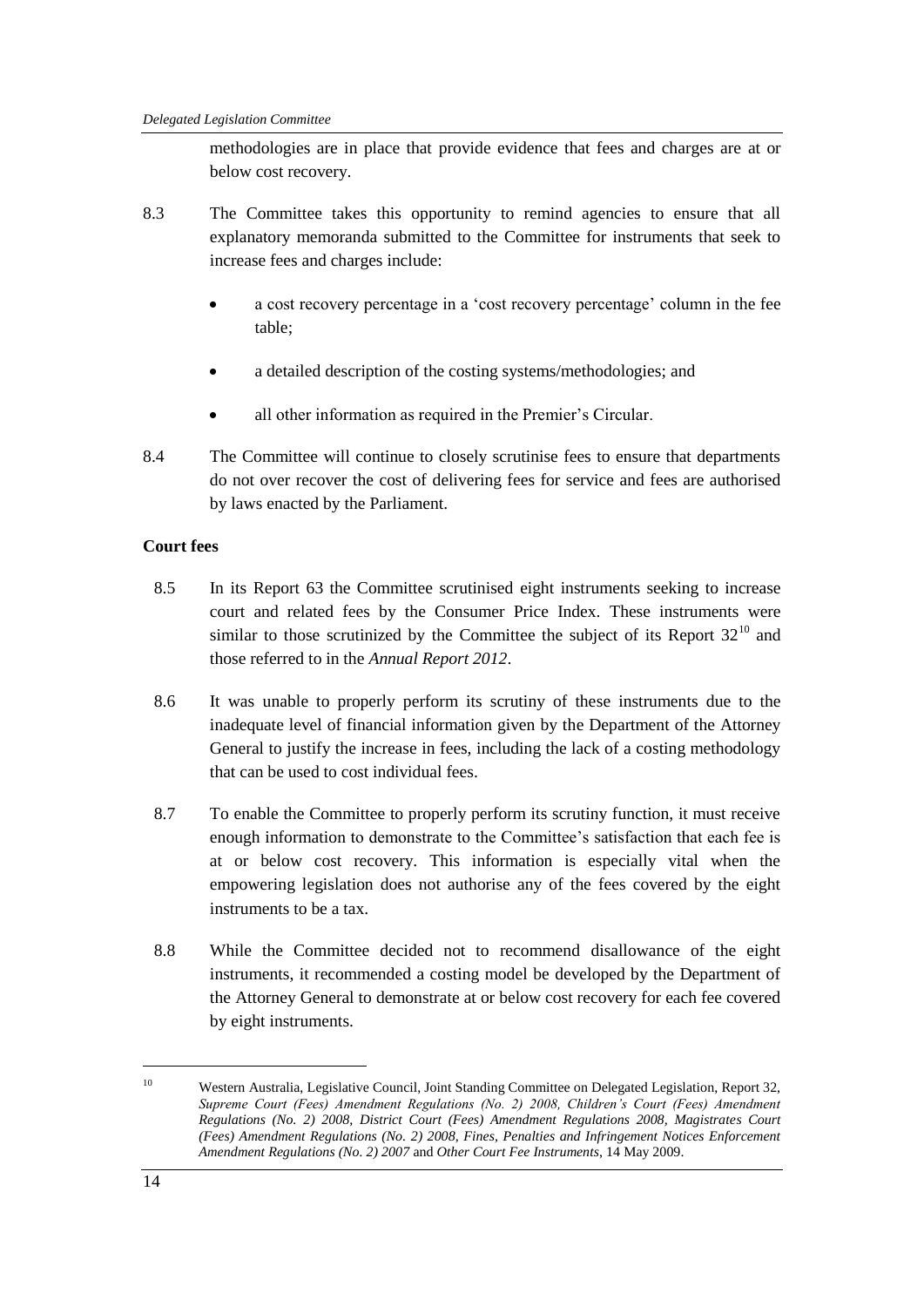8.9 Debate in the Legislative Council on the fees indicates that the Government continues to struggle with costing court fees. The Attorney General said:

> *A lot of work has been done. A trial has been conducted in the District Court and, as Hon Peter Katsambanis pointed out, the ultimate result of that was that it was not a practical thing to do without it costing more than was justified. That money could be far better spent on providing essential court services and being devoted to that exercise, rather than having an army of accountants and computer databases calculating things that have nothing but an academic value at the end of the day.*<sup>11</sup>

- 8.10 On 20 November 2013 the Government's response to Report 63 was tabled in the Legislative Council. A copy of this response is attached as **Appendix 1**.
- 8.11 The response demonstrates there remains a significant divergence of views between what the Government and the Committee regards as sufficient evidence to demonstrate at or below cost recovery, which has not fundamentally changed since the tabling of Report 32.
- 8.12 The Committee is of the view that it is only the furnishing of evidence to demonstrate that each individual fee is at or below cost recovery that provides assurance that each of these individual fees is not an unauthorised tax. Had the District Court pilot project referred to in Report 63 been successfully implemented, this may have enabled this outcome.

#### **9 LOCAL LAWS WORKING GROUP**

 $\overline{a}$ 

- 9.1 This group comprises representatives from the Office of the Minister for Local Government, Department of Local Government, Local Government Managers' Association (Western Australia), WALGA, Department of Health, the Department of Environment and Conservation and Committee members and staff. It provides an opportunity for participants to discuss local law issues of concern including issues commented on in this report.
- 9.2 The group last met on 13 March 2012. Due to the shorter sitting period for 2013 a meeting did not take place this year.
- 9.3 The Committee is in contact with the Department of Local Government with a view to arranging a meeting in early 2014.

<sup>11</sup> Hon Michael Mischin MLC, Attorney General, Western Australia, Legislative Council, *Parliamentary Debates (Hansard),* 16 October 2013, p4910.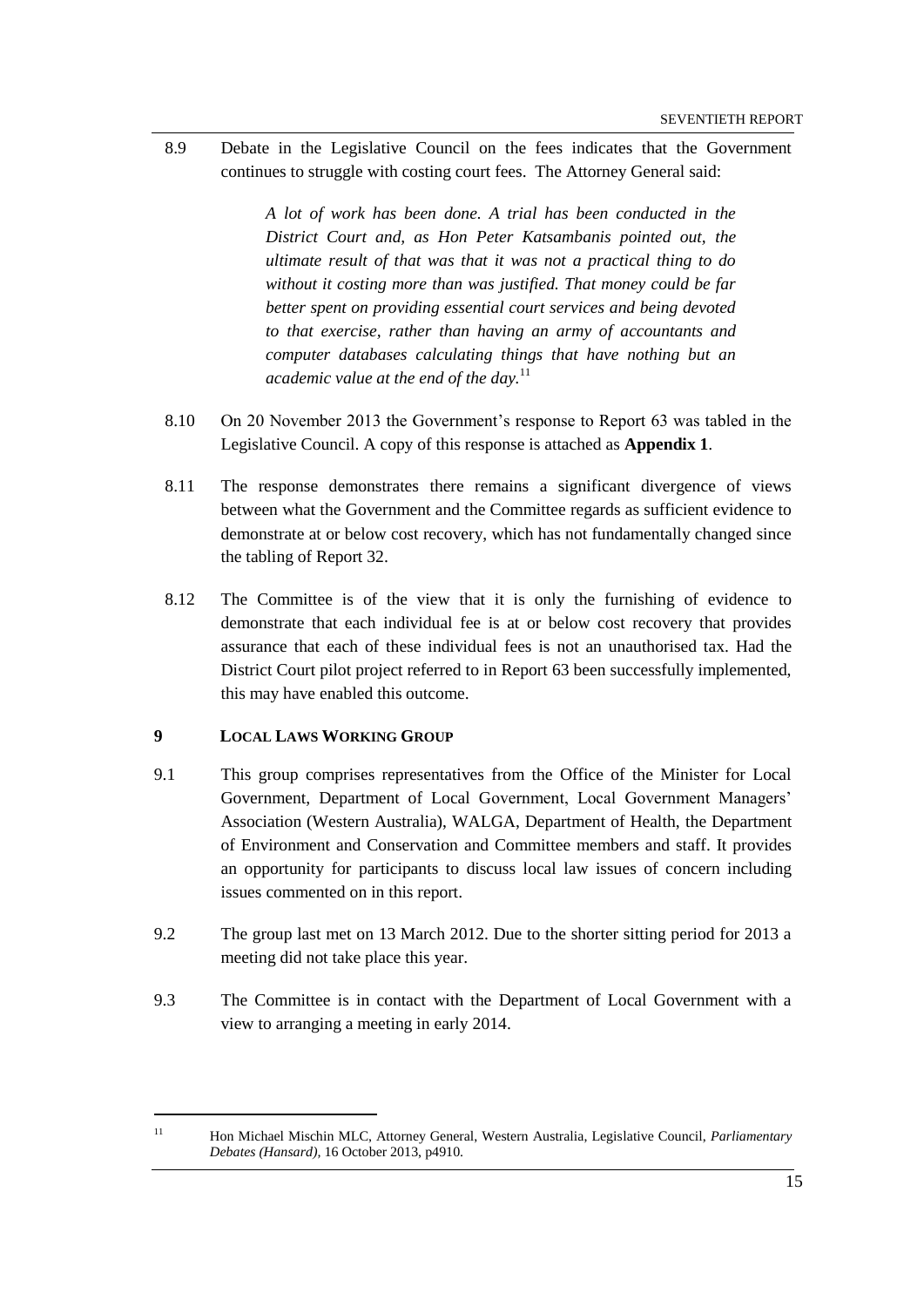## **10 CONCLUSION**

- 10.1 In undertaking its function of scrutinising the large volume of delegated legislation within the time constraints imposed on it the Committee relies on the assistance provided by relevant Ministers, departments and local governments.
- 10.2 The Committee takes this opportunity to thank the Ministers, departments and local governments who provide assistance to the Committee.

Peter Alor

**Mr Peter Abetz MLA Chairman 5 December 2013**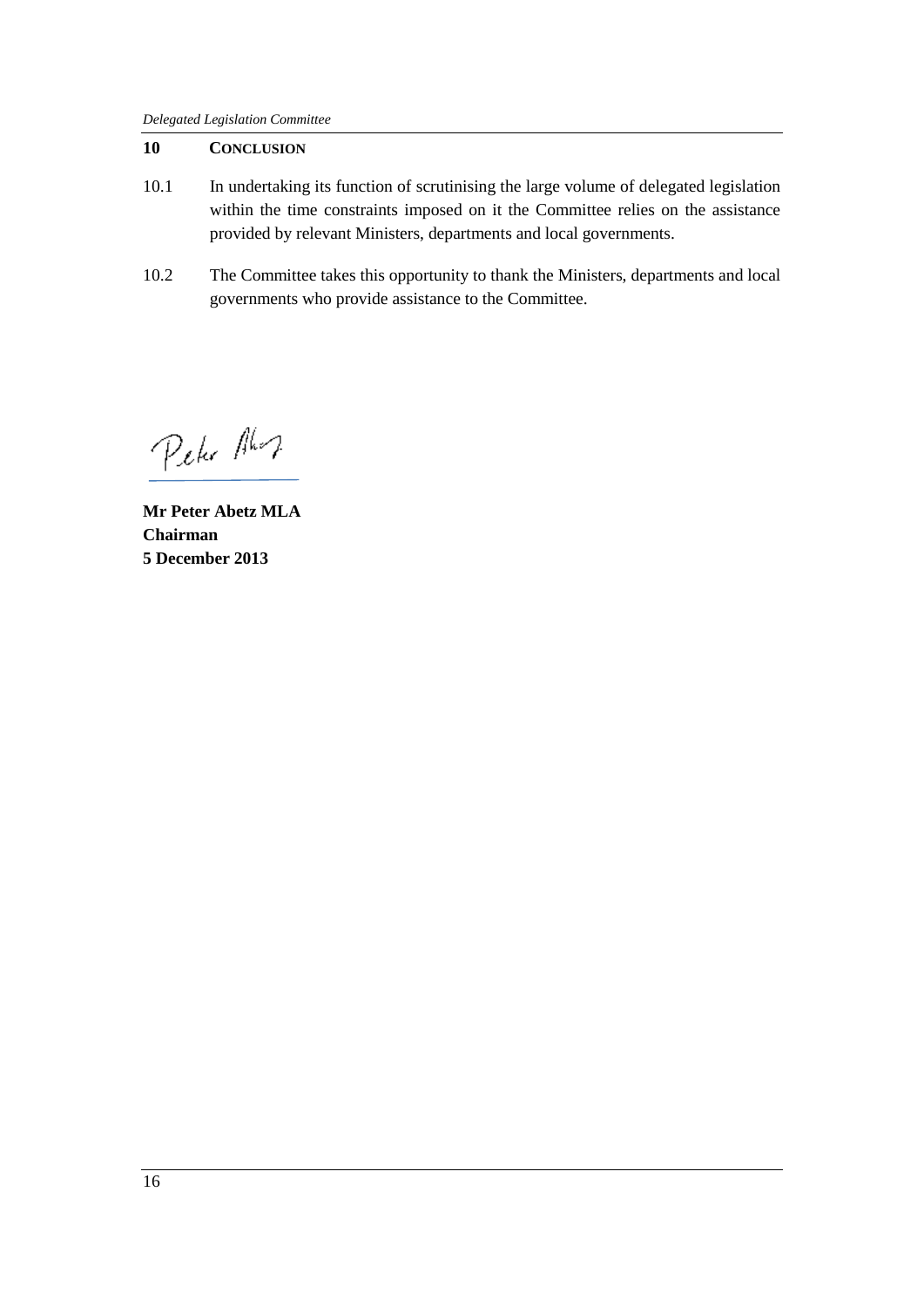## **APPENDIX 1**

# **GOVERNMENT RESPONSE TO REPORT 63 TABLED 20**

## **NOVEMBER 2013**



#### ATTORNEY GENERAL; MINISTER FOR COMMERCE

Our Ref: 44-07937

Mr Peter Abetz MLA Chair Joint Standing Committee on Delegated Legislation GPO Box A11 PERTH WA 6837

Dear Mr Abetz

#### **GOVERNMENT RESPONSE TO REPORT 63**

I refer to the tabling of the above Report on 19 September 2013. The following comprises the Government response to the Report in accordance with Standing Order 191(1).

The Report contained two recommendations:

#### Recommendation 1

The Committee recommends that the Department of the Attorney General develop a costing model for court fees that demonstrates at or below cost recovery for each individual fee and report to the Legislative Council on its progress by 31 March 2014.

#### Recommendation 2

The Committee recommends that the notices of motion previously placed against the following instruments:

- Children's Court (Fees) Amendment Regulations (No. 2) 2012;  $\overline{\phantom{a}}$
- Civil Judgments Enforcement Amendment Regulations 2012;
- Coroners Amendment Regulations 2012;
- District Court (Fees) Amendment Regulations (No. 3) 2012:  $\bullet$
- Evidence (Video and Audio Links Fees and Expenses) Amendment Regulations (No.  $\ddot{\bullet}$ 2) 2012:
- Magistrates Court (Fees) Amendment Regulations (No. 3) 2012;
- State Administrative Tribunal Amendment Regulations (No. 3) 2012; and
- Supreme Court (Fees) Amendment Regulations (No. 3) 2012, ÷

be discharged from the notice paper.

With regard to Recommendation 1, the Department of the Attorney General has an existing costing model for court fees, which is consistent with the Government's current policy on fee setting and the associated cost of services, largely contained in the "Costing and Pricing Government Services: Guidelines for use by Agencies in the Western Australian Public Sector", 5<sup>th</sup> edition April 2007, published by the Department of Treasury,